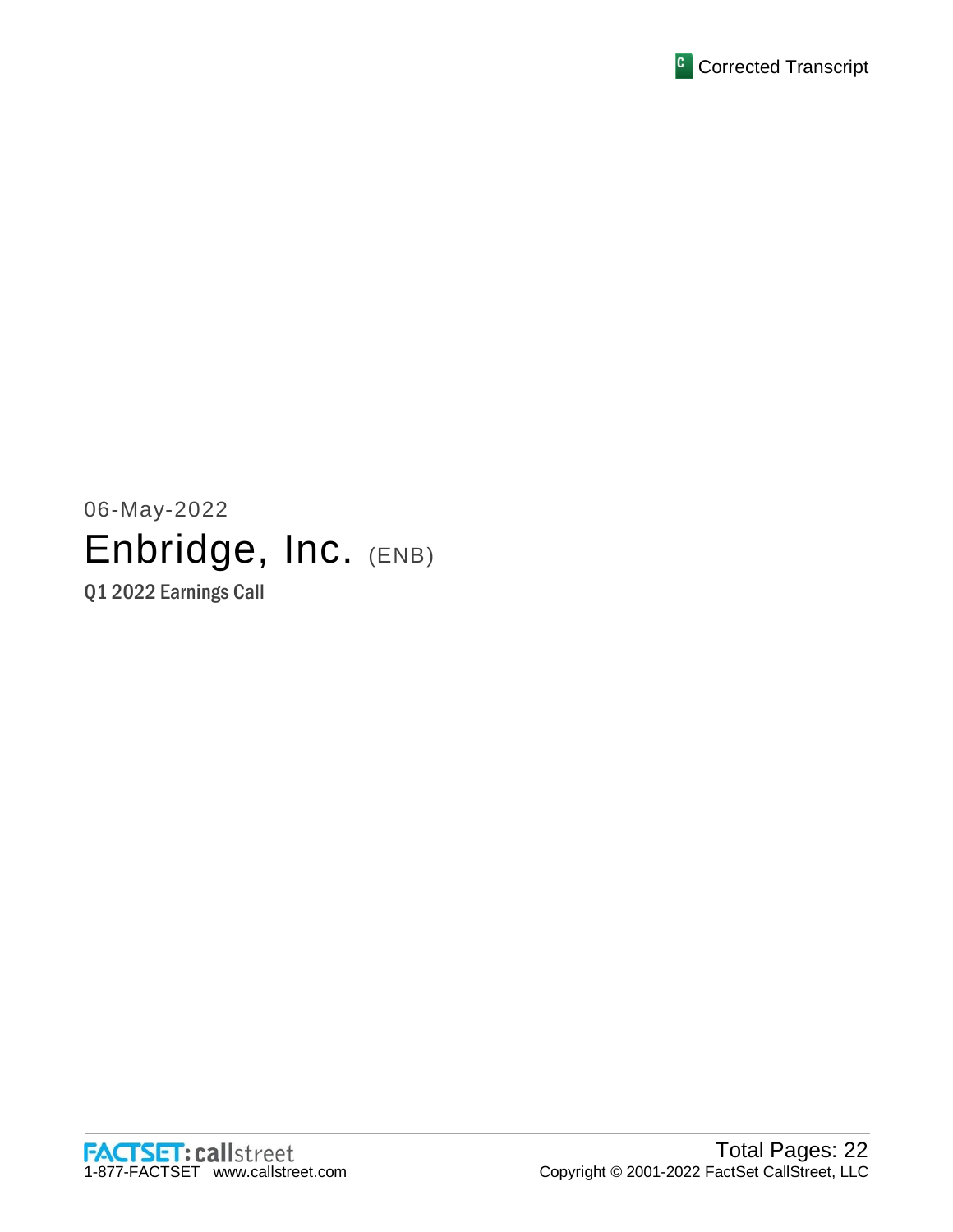# **CORPORATE PARTICIPANTS**

### Jonathan Morgan

Vice President-Investor Relations, Enbridge, Inc.

Albert Monaco President, Chief Executive Officer & Director, Enbridge, Inc.

Vern D. Yu Executive Vice President-Corporate Development & Chief Financial Officer, Enbridge, Inc.

Colin K. Gruending Executive Vice President & President-Liquids Pipelines, Enbridge, Inc.

Cynthia L. Hansen Executive Vice President & President-Gas Transmission and Midstream, Enbridge, Inc.

Michele E. Harradence Senior Vice President & President-Gas Distribution and Storage, Enbridge, Inc.

# **OTHER PARTICIPANTS**

Robert Kwan Analyst, RBC Capital Markets

Jeremy Tonet Analyst, JPMorgan Securities LLC

Robert Hope Analyst, Scotia Capital, Inc.

Praneeth Satish Analyst, Wells Fargo Securities LLC

Robert A. Catellier Analyst, CIBC World Markets, Inc. Theresa Chen Analyst, Barclays Capital, Inc.

.....................................................................................................................................................................................................................................................................

Linda Ezergailis Analyst, TD Securities, Inc.

Ben Pham Analyst, BMO Capital Markets Corp. (Canada)

Brian Reynolds Analyst, UBS Securities LLC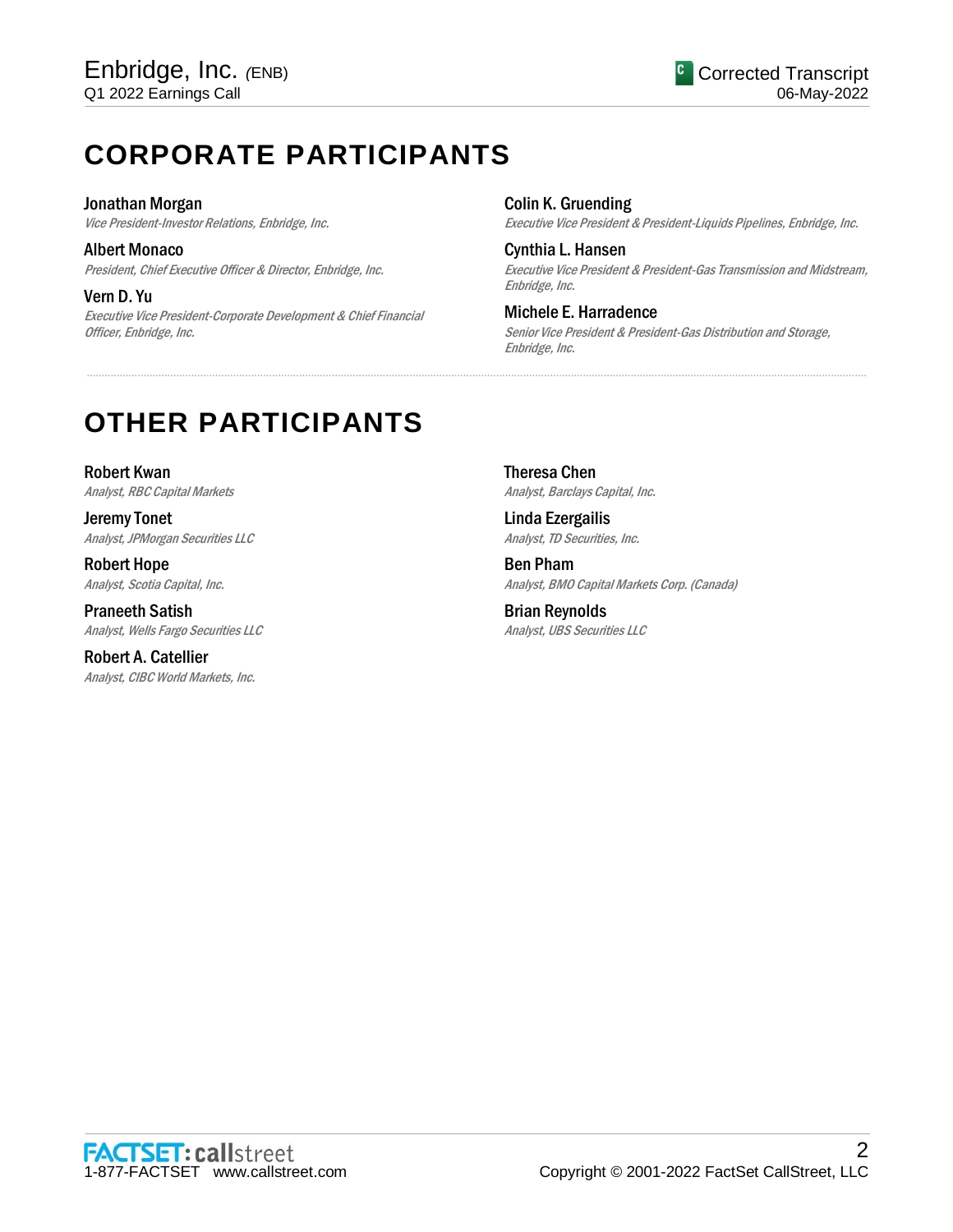# **MANAGEMENT DISCUSSION SECTION**

**Operator**: Welcome to the Enbridge Incorporated First Quarter 2022 Financial Results Conference Call. My name is Justin and I will be your operator for today's call. At this time, all participants are in a listen-only mode. Following the presentation, we will conduct a question-and-answer session for the investment community. [Operator Instructions] Please note that this conference is being recorded.

I will now turn the call over to Jonathan Morgan, Senior Vice President, Capital Markets. Jonathan, you may begin.

.....................................................................................................................................................................................................................................................................

# Jonathan Morgan

#### Vice President-Investor Relations, Enbridge, Inc.

Thank you. Good morning and welcome to the Enbridge, Inc.'s first quarter 2022 earnings call. Joining me this morning are Al Monaco, President and Chief Executive Officer; Vern Yu, Executive Vice President and Chief Financial Officer; Colin Gruending, Executive Vice President, Liquids Pipelines; Cynthia Hansen, Executive Vice President, Gas Transmission and Midstream; Michele Harradence, Senior Vice President and President, Gas Distribution and Storage; and Matthew Akman, Senior Vice President, Strategy, Power and New Energy Technologies.

As per usual, this call will be webcast and I encourage those listening on the phone to follow along the supporting slides. We will try to keep the call to roughly one hour. And in order to answer as many questions as possible, we'll be limiting the questions to one plus a single follow-up, as necessary. We'll be prioritizing questions from the investment community. So if you are a member of the media, please direct your inquiries to our communications team who will be happy to respond. As always, our Investor Relations team will be available following the call for any follow-up questions.

And onto slide 2 where I'll remind you that we'll be referring to forward-looking information on today's presentation and Q&A. By its nature, this information contains forecast assumptions and expectations about future outcomes, which are subject to the risks and uncertainties outlined here and discussed more fully on our public disclosure filings. We'll also be referring to non-GAAP measures as summarized below.

.....................................................................................................................................................................................................................................................................

With that, I will turn it over to Al Monaco.

# Albert Monaco

President, Chief Executive Officer & Director, Enbridge, Inc.

Good morning, everyone. Well, to start, what you see here is the first of 80 turbines being installed at our 480 megawatt Saint-Nazaire wind project off the west coast of France. Just to give you a sense with the magnitude of this infrastructure, the towers are 170 meters in height and each blade is about the same as the wingspan of an Airbus 380. So, pretty exciting time in our renewables business and more on that later.

First of all, recent events are very troubling and we're all very concerned for the people in Ukraine. Many of our staff have connections to the region and we are supporting them. What's happening is also revealing a lot about global energy markets. So, I will start off with how we're thinking about that, followed by our business update. And Vern will cover our financial results and outlook. Before that, this slide captures our Q1 highlights. It's been a good start to the year. All four businesses performed well, operating at or near capacity. That translated into strong Q1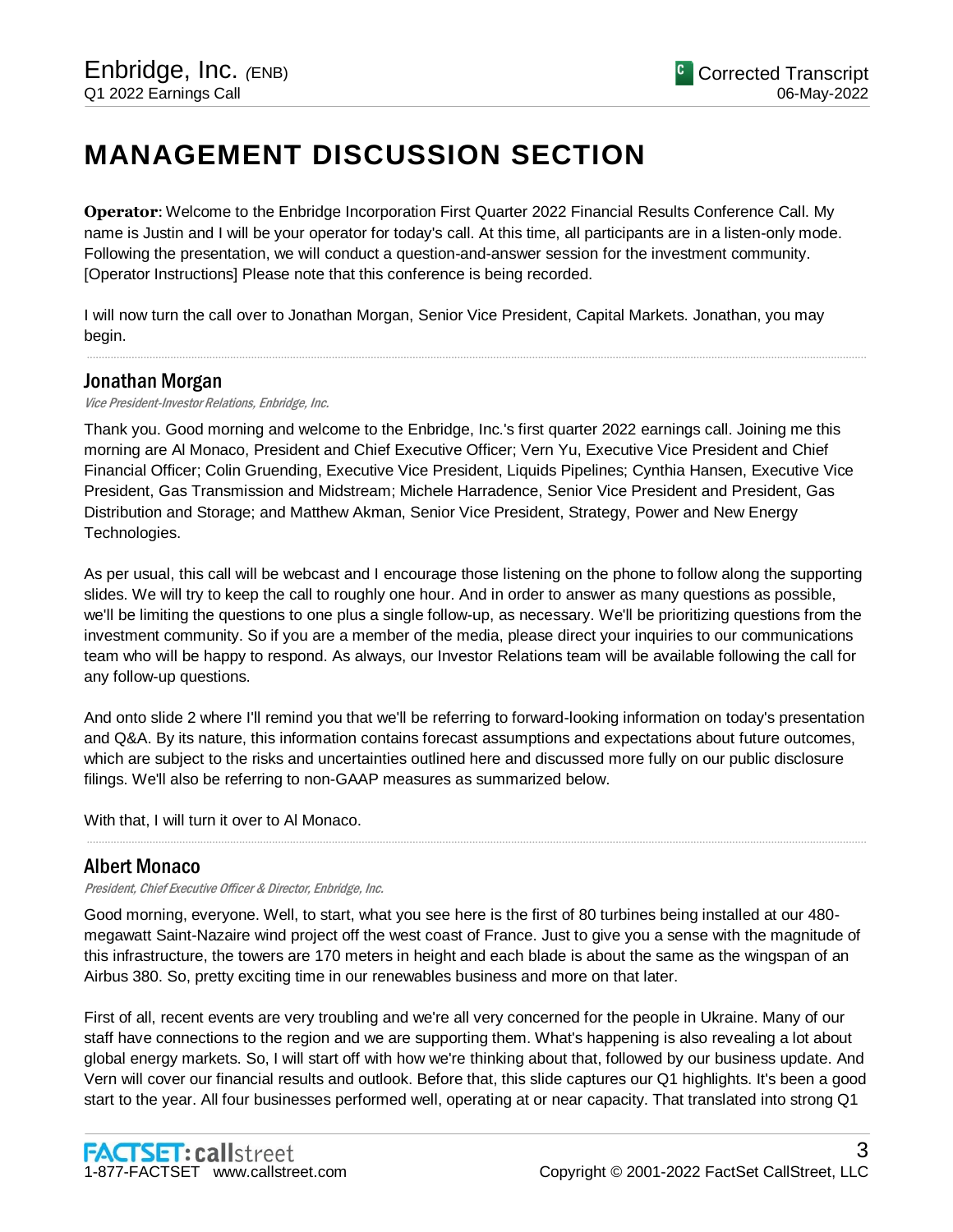numbers and we're on track to achieve 2022 guidance. The balance sheet is in good shape, and both S&P and Fitch reaffirm our BBB high ratings.

We've got CAD 10 billion of projects in execution with CAD 4 billion slated for service this year. So far in 2022, we added another billion to our project backlog that'll support post 2024 growth. And we'll update you on two carbon capture opportunities we're very excited about. More broadly, we're seeing a pickup in customer infrastructure, especially LNG export. Recall there's CAD 5 billion to CAD 6 billion a year of conventional and low carbon opportunity enterprise-wide in the hopper. Those will go through our capital allocation filter, which Vern will also cover later on.

So on the energy markets, coming into the year, we saw growing demand and underinvestment in supply with energy prices higher. The Russia-Ukraine war has worsened the demand/supply gap obviously, but it's also put energy back in the spotlight. Energy markets are at inflection point and we're in an energy crisis. There are three things that come out of this. Any way you look at it, global energy supply will need to increase to address national security risks, affordability and reliability. That means we'll now need an energy supply buffer and greater diversity of that supply to manage those risks. Europe's heavy reliance on Russia is driving this, of course, but the impacts are broader and global regardless of when this war ends.

Second is the energy transition. We'll need to accelerate low-carbon investments as well to meet demand, achieve emissions goals and as part of the security buffer. To make that happen, we need to pick up the pace on proven ways to grow low-carbon fuels like RNG, hydrogen and especially carbon capture. And that'll mean leveraging existing transportation and storage infrastructure more quickly like ours. It also means much more investment in natural gas to provide reliable, lower carbon base load power and to enable renewables.

Third, North America will play a much larger role in the global energy market and here's why. The North American energy advantage that we've been talking about is even more evident today, massive low-cost reserves and the technology to produce them with lowest carbon intensity. And of the 10 largest global producers, Canada and the US are number one and two on sustainability. You can see that with the ESG scores on this chart. North America will be the supplier of choice. You saw that already with the US-EU announcement to work together. And Asian markets are also looking to secure long-term supply. The biggest opportunity in our view is natural gas exports with a potential for over 30 Bcf a day, that's more than triple last year. And of course, crude exports are set to grow by 50%. All of this is very positive for infrastructure pointed at tidewater.

Remember as well that the North American grid is integrated. So growing global demand and exports is upside to Canada and the US. What you see here is underpinned by strong energy demand. We're going to need more supply on both conventional and low-carbon energy, and now that will be needed faster. 80% of world demand comes from hard to abate industrial uses and heavy transport, and of course petchem demand is growing. It's also clear today that natural gas will be essential to meeting demand. Even before the crisis, Europe amended its taxonomy for clean energy to include natural gas.

On low carbon, \$25 trillion will need to be invested with renewables, the largest component along with RNG, hydrogen and again carbon capture. We are headed in the right direction on the tax credits in the Canadian government budget, incentivized carbon capture and there are US proposals to expand 45Q.

So, what does all this mean for our strategy? This slide recaps the two-pronged approach we outlined for you at Enbridge Day. Our strategy is to invest in both conventional and low-carbon energy and that makes even more sense today. On the conventional side, we'll focus on optimizing throughput and modernizing our systems. Our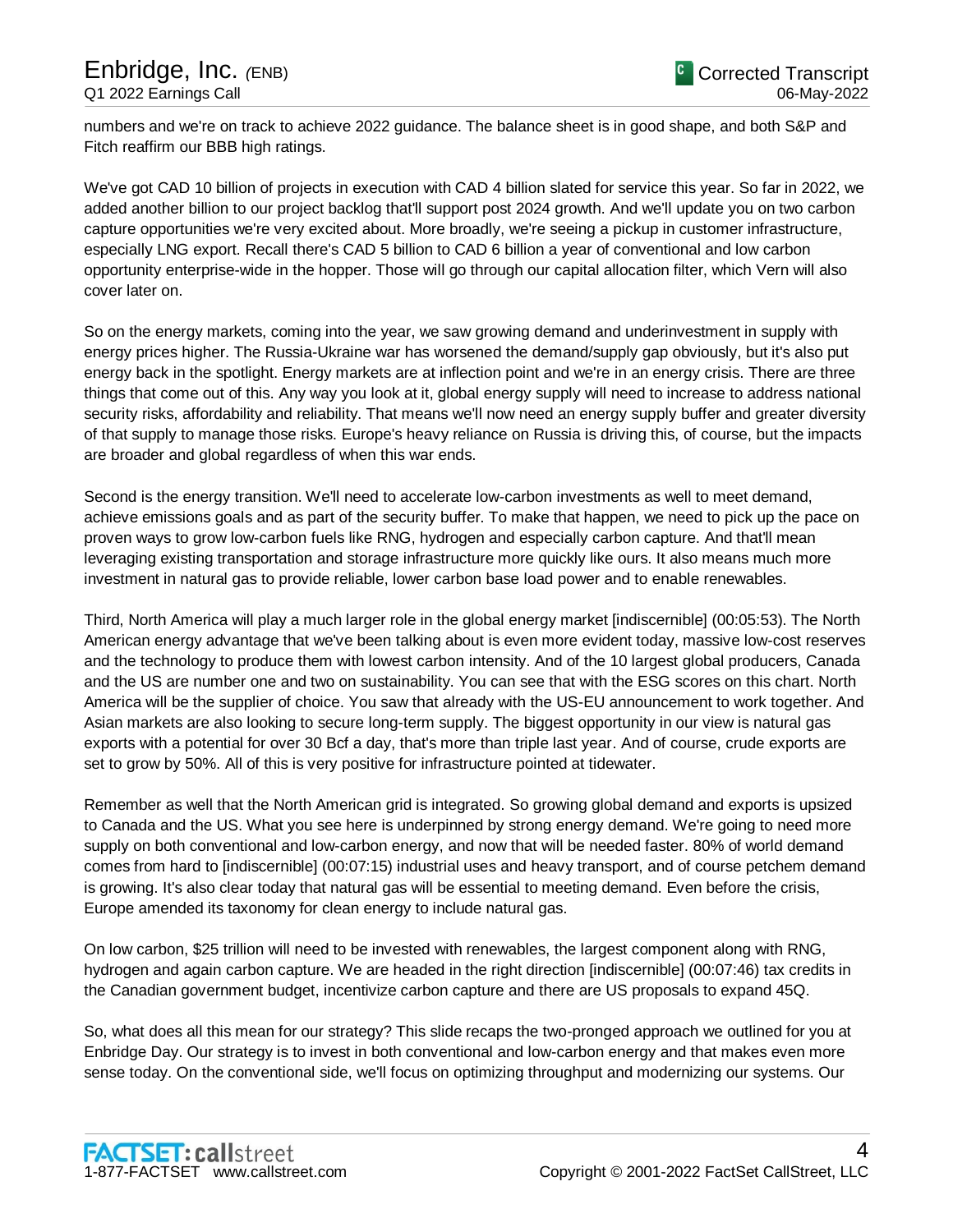low carbon will continue to align with the pace of transition; and through 2025, we see over CAD 4 billion of lowcarbon opportunities.

Finally, any new investment, conventional or low carbon, will need to meet our investment criteria. So that won't change. When you step back from all of this, we believe the two-pronged strategy approach makes even more sense today, where energy security is back in the spotlight and where demand for conventional and low-carbon energy supplies will continue to rise.

Now, to the business update and gas transmission, very strong volumes with Texas Eastern hitting 16 of its top 25 peak days ever. We're on track to put \$1.2 billion into service this year. That's on top of the \$2.4 billion last year. The lion's share spending is on new compression or modernization more generally. And along with our solar self-power projects, we're lowering emissions. For example, our current modernization program will take out 182,000 tonnes of CO2 per year. We are also excited about more organic growth. We've got good optionality to support growing domestic demand, and it's pretty clear more capacity in the US Northeast is needed to manage disruptions and peak demand. We all know what's happening with global gas prices, but it's not pretty for US Northeast consumers either with gas prices at roughly 5x Henry Hub. This situation screams for more infrastructure, especially given increased supply variability from offshore wind that's coming and more displacement of coal of course. We put Phase 1 of our Appalachia to market project into service last year and Phase 2 is in pre-construction. Building greenfield is tough sledding, of course, these days, but these expansions are executable and cost effective, and there's more that we can do.

LNG exports is a big opportunity with momentum building across the US Gulf and now more so in western Canada. Our Texas Eastern System feeds LNG along the Gulf Coast. We supply four plants today with about 2 Bcf a day. We've locked up capacity agreements with three more LNG projects that could add up to 7 Bcf a day and over \$2 billion of new investment. Plaquemines LNG is now fully contracted and likely going ahead, which will drive \$400 million on our Venice Extension project. Not in the secured category yet, but we expected to be shortly.

Texas LNG and Rio Grande LNG are also progressing to off-take. In fact, earlier this week you saw NextDecade granted a 15-year SPA with Engie to support Rio Bravo. Seeing good momentum then here with both projects potentially reaching FID later this year; and by the way, on Rio Grande, that could drive FID on a Rio Bravo pipeline. Western Canada is another big growth region for us. Shifting fundamentals are bringing Western Canada to the fore once again. You've got a world-class liquids-rich resource base that rivals the Marcellus and the Haynesville, and operators have done every bit as good a job unlocking reserves.

We could see production grow 50% for LNG export here and regional demand growth. With growing demand in Europe for US LNG, Western Canada can step in to fill the gap. Proximity to Asian markets provides two to four weeks reduced shipping time and lower emissions. LNG breakevens in Canada at roughly CAD 6 to CAD 8 an MMBtu rivals the US Gulf Coast and looks very favorable if you look at East Asian LNG prices somewhere in the orders \$30 per MMBtu in Q1. LNG Canada is in construction, of course, and Woodfibre is advancing early stage construction activity. We're the main conduit out of the Montney and Deep Basin, so all of this bodes well for upstream expansion on our B.C. pipeline system.

On that note, we launched a binding open season today for 400 million cubic feet on T-North. That'll be a CAD 1 billion expansion. Woodfibre LNG is contracted on T-South with volumes currently flowing to the Pacific Northwest. Once they reach FID, we'll need to create new capacity to replace volumes currently moving south. And that expansion would be approximately CAD 2.5 billion. And depending on Woodfibre's FID timing, we're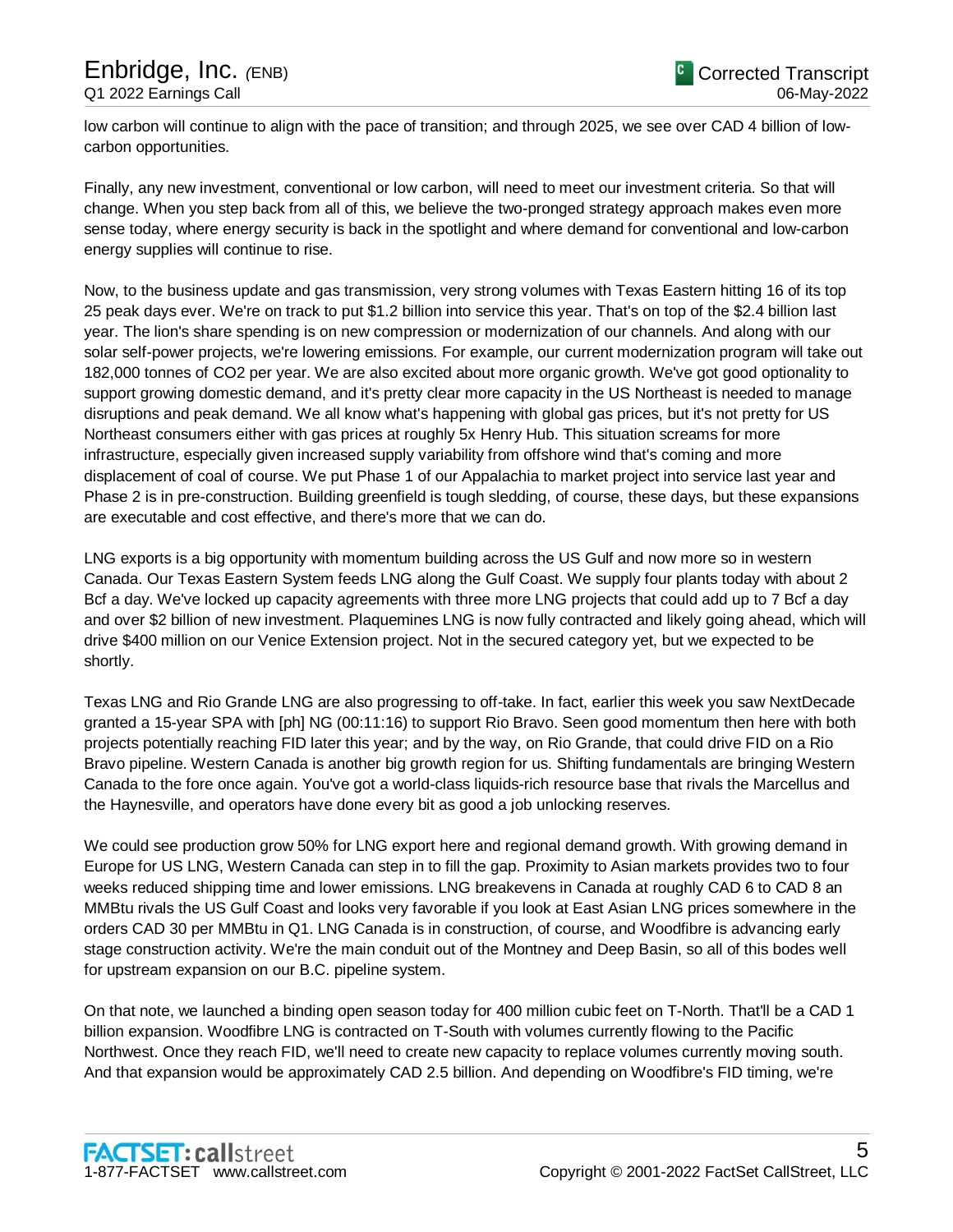targeting a binding open season on T-South for later this year. And by the way, this could also require further upstream expansion on the T-North site.

So all of this is shaping up to be a big opportunity in multi-years, which again goes to prove the value of pipe in the ground. Now, longer term, we also hold what could be two valuable pathways to the coast, the Pacific Trails (sic) [Trail] (00:13:47) and the Westcoast Connector corridors. We look at these as low-cost options on the future of LNG exports. Now for either of these to move forward, we'll need to see a clear path to execution with strong local community support and commercial underpinning, so we have a way to go for those.

Turning to liquids, Q1 Mainline throughput averaged 3 million barrels per day. Seasonally, we'll see a more concentrated maintenance season in Q2 than we usually do, offset by stronger volumes in the back end of the year. But we remain on track for the full-year average utilization of 2.95 million barrels per day that we guided to in December.

On Mainline tolling, healthy dialogue here ongoing with shippers. As you may recall, we shared our cost information, which was the precursor to negotiations. Our sense is that shippers would prefer another incentive tolling deal. Of course, that model worked very well for 27 years and aligned us with the shippers. But as we've said, we'll need to see an appropriate return given the risks we manage under that model.

Given it's often challenging to come to consensus, we're preparing a cost-of-service filing, which is a very good alternative for us. The schedule is the same as we've showed you last time, where we expect to have a new tolling construct in place in 2023.

Now, more broadly on Liquids and how it fits within the shifting energy landscape I talked about earlier. Our scale and access to the best markets provides a ton of optionality and value for our customers. Our focus is adding highly executable capacity to the Midwest and the Gulf. Expansion options are right-sized and can be called on as production grows. In total, we've got roughly 400,000 barrels per day of egress opportunity on the Mainline and Express. We are also developing a new Gulf Coast path via Pony Express that will link up Seaway.

Downstream, we're continuing to develop Houston Terminal opportunities, and since we acquired Ingleside, we've seen increasing interest on several fronts, which is already proving out the upside. On conventional, we're progressing a 2-million-barrel storage expansion. The terminal is already permitted for 5 million barrels actually, so we can move that one along once we get commitments. There is also potential emerging for LN – NGL exports. Stay tuned for more on that over the next while.

As you saw today, we're also now developing an integrated solution for blue hydrogen and ammonia production with Humble Oil (sic) [Humble Midstream] (00:16:38). Now, the key to this concept is the integrated value chain through to exports. Texas Eastern runs just north of Ingleside, so it nicely is positioned to provide feedstock for hydrogen and it looks like the geology in this region is suited for carbon capture and storage. The hydrogen and ammonia production [ph] would be destined (00:17:01) to meet local demand and the export market, which of course is booming. So, multiple upsides at Ingleside.

Now to carbon capture in Alberta. In March, we were awarded the right to move forward on our Wabamun storage hub. So, we're now validating the geology. Another positive was the Federal Government's investment tax credit, 50% on capture and 37.5% on transportation and storage. This will go a long way to help make the numbers work. At four-megatons-per-year captured with upside to that over time, this project will be one of the largest globally. We have given you a preliminary timeline here, which could see the project in service as early as 2026.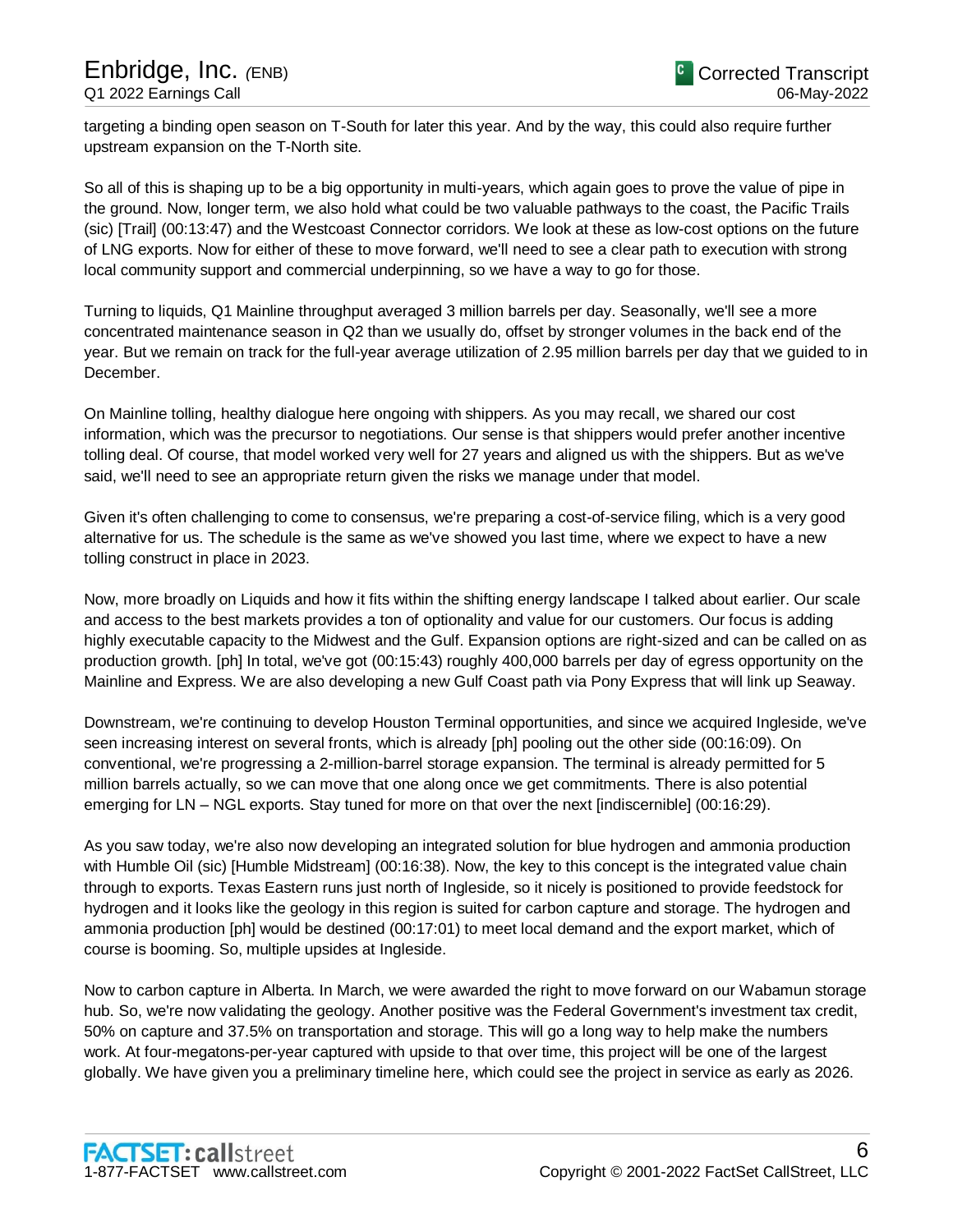On our Utility, population growth will drive new gas connections and expansion of transmission and storage. In fact, we've just FID'ed an expansion of our Panhandle System. It's a CAD 300-million investment to support growing greenhouse and power demand market in Ontario. So, Utility continues to generate about CAD 1 billion to CAD 1.5 billion of [ph] ratable (00:18:14) annual investment, so it's a great business and a real gem in our portfolio.

Moving to Renewables, we had a strong quarter exceeding our resource targets. So that's good to see [ph] since what (00:18:27) we have in execution will drive visible EBITDA growth through 2024. In France, we have four offshore projects in construction, including our first floating facility. As you saw earlier, we're installing turbines at Saint-Nazaire and we're in the fabrication phase at Fécamp and pre-construction at Calvados and Provence Grand Large.

In North America, we have 10 self-power projects in progress, 7 of those should enter this year. And remember, we can build these quicker given they're inside the fence. We're also moving along about 3 gigawatts of opportunity for the next phase of growth post 2024. Before I pass it over to Vern, as you heard, we're seeing lots of positive fundamentals right now and I've covered a variety of opportunities on both the conventional and low carbon front. So he's going to remind you about our framework and discipline around putting free cash flow to work and maximizing value.

.....................................................................................................................................................................................................................................................................

Over to you, Vern.

# Vern D. Yu

Executive Vice President-Corporate Development & Chief Financial Officer, Enbridge, Inc.

Thank you, Al, and good morning, everyone. Our first quarter results were up significantly over 2021 on solid operational performance across all of our businesses and we saw the benefit of \$14 billion of capital that we put to work last year. In Liquids, the Mainline moved about 3 million barrels per day in Q1, up 9% year-over-year, taking advantage of the additional capacity from Line 3. As a reminder, until we finalized the tolling of the Mainline, we'll be including a provision in our results for that segment. Our Ingleside facility, with its highly contracted cash flow, is performing as expected, and it should remain strong through the balance of the year.

Gas transmission utilization was solid and the \$1.4 billion of expansions added to our B.C. Pipeline System last year are driving growth and EBITDA. It's business as usual at the Utility, with customer growth and colder weather making positive contributions in the first quarter. In the quarter, our Renewables business benefited from higher wind resources. Energy Services continued to experience narrow basis differentials and backwardation in the quarter, so, below expectations here. Finally, lower capitalization of interest expense associated with Line 3 Replacement has resulted in higher financing costs. So, it's been a very solid start to the year.

Let's move over to our outlook. With the strong first quarter, we're confident we're on track to achieve full-year guidance. Our systems are expected to continue to be highly utilized including the Mainline, which is on track for 2.95 million barrels per day on average for the year. As always, this factors in a seasonal drop in throughput in the second and third quarters, due to upstream and downstream maintenance activity.

Our exposure to rising commodity prices remains limited although we expect some modest upside in Aux Sable and DCP. Gas distribution and Renewables remain on track to meet their annual guidance. We're expecting Energy Services results in Q2 to be comparable to Q1, a slight headwind for the year. Energy Services outlook improved for 2023 and beyond, as we have transportation and storage contracts expiring at the end of this year and early in 2023. We're well-protected against inflation. As a reminder, 80% of our revenue has some form of inflation protection through our various tolling mechanisms.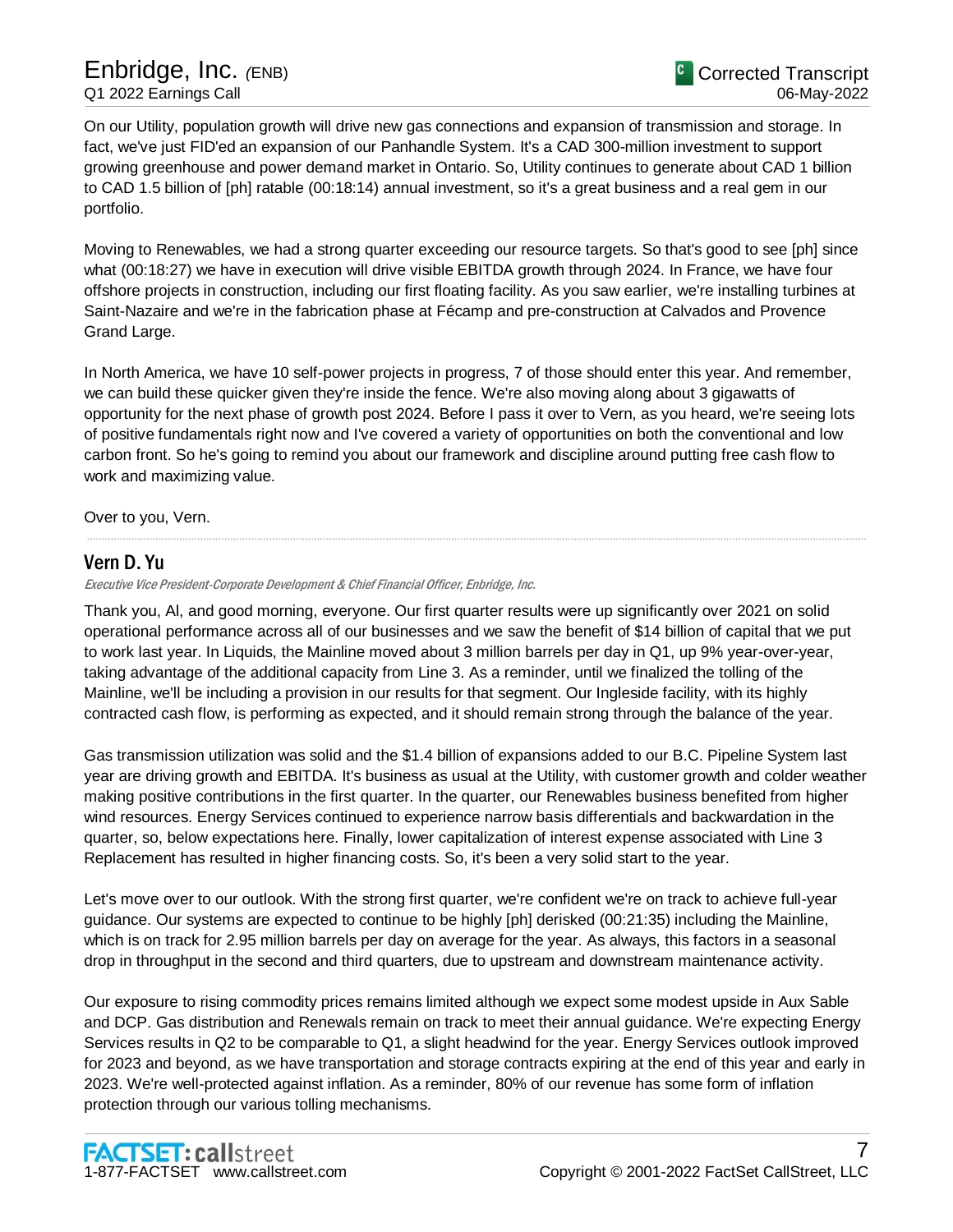Revenues are adjusted through regular rate filings or directly through embedded contractual inflation escalators. Our secured capital has been largely contracted for 2022, which provides good protection against capital cost increases and we continue to manage our capital programs through active supply chain procurement and fixed price EPC contracts. Our financing costs are also well protected about 90% of our debt is fixed rate debt, minimizing our near-term exposure to rising interest rates and we continue to optimize our financings. We're generating a lot of cash flow and more investment capacity.

So, let's move on to our capital allocation framework. Our priorities remain unchanged, and we're making good progress on all fronts. Our balance sheet is in great shape and we're on track for debt to EBITDA to be at the low end of our target range by the end of the year. S&P and Fitch just reaffirmed our BBB High stable credit ratings.

We've increased our dividend 3% in 2022. That's our 27th consecutive annual increase, and we initiated our share buyback program. That's the model going forward. Ratable dividend growth, supplemented where it makes sense with share buybacks. Our cash flow and balance sheet leave us with about \$5 billion to \$6 billion of annual investment capacity.

We expect between \$3 billion to \$4 billion will be deployed to low-multiple organic expansions and system optimizations, along with utility rate base and modernization capital in gas transmission. That leaves about \$2 billion per year available for more organic growth, asset acquisitions, share buybacks or debt repayment. We'll review all of these options as we go through the year to ensure that we continue to maximize shareholder returns. All of these options will need to meet our low-risk business model, exceed risk-adjusted hurdle rates, have a strong strategic fit and align with our emission reduction goals.

As always, we will continuously evaluate options to recycle capital where appropriate, to supplement the \$5 billion to \$6 billion of annual investment capacity. Our secured capital bucket continues to grow. So let's move to that.

Today, our secured capital program sits at just over \$10 billion. These projects will support our 5% to 7% DCF per share growth outlook over our three-year planning horizon. The \$10 billion in secured capital includes \$1 billion that we announced so far in 2022. All of this secured capital is highly contracted or rate-regulated, which fits our low-risk commercial model. And as you just heard from Al, we're advancing a number of exciting opportunities across all of our businesses. This will drive growth in 2024 and beyond.

Before I turn it back to Al, let me spend a minute on how we're advancing our ESG priorities. As you know, ESG is foundational to our business, and our goal is to maintain and enhance our ESG leading position. We are [ph] betting (00:26:40) our ESG priorities into our compensation and how we finance our business. Our strategic plans and annual budgets also incorporate strategies and the capital expenditures that are needed to meet our emissions goals. We believe this differentiates us in our sector and better aligns us through all of our stakeholders, customers, investors, communities and many more.

We are making good progress on the emission targets we set in late 2020 and we continue to challenge ourselves to do better. In addition to our 2020 emission targets earlier this year, we made some additional commitments. These include working with organizations to support the development of emissions reduction guidelines for our sector, engaging with our suppliers to generate further Scope 3 emission reductions, and provide more reporting on different Net Zero scenarios.

Our Sustainability Report, which will be issued in June, will provide more information on how emission reduction targets are factored into all of our capital investment decisions. It will provide further detail on our biodiversity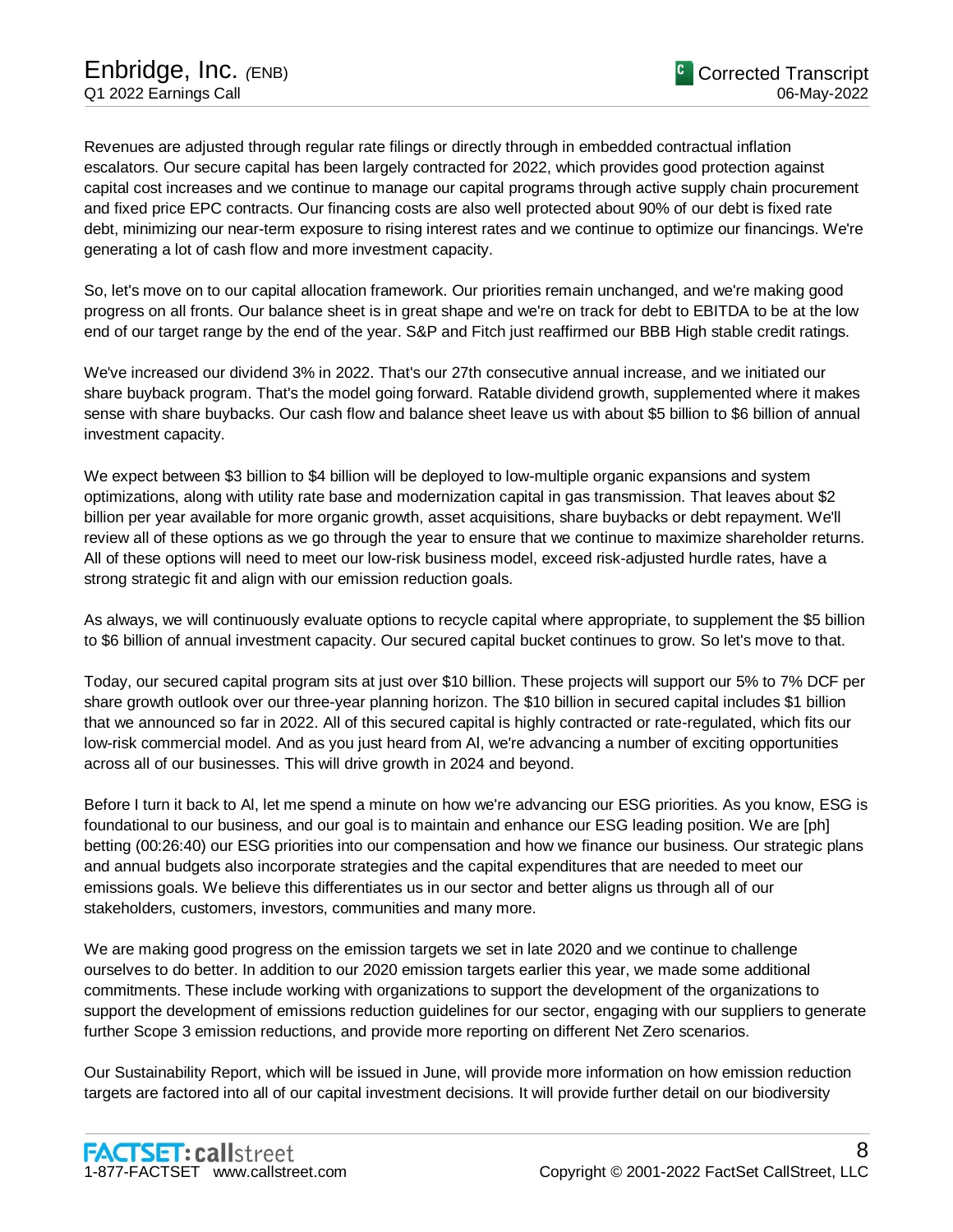programs, provide more transparencies on our path to Net Zero, and provide an update on our approach to indigenous reconciliation. So, in a nutshell, we continue to raise the bar on how we approach ESG.

With that, I'm going to turn it back to Al.

# Albert Monaco

President, Chief Executive Officer & Director, Enbridge, Inc.

Thanks, Vern. A few takeaways to close. The energy crisis demonstrates once again that all sources of energy are needed to ensure affordable, reliable and secure energy while achieving client goals. North America is an ideal spot to be part of the solution and Enbridge plays a key role. Our footprint, access to the best markets, combined with being ahead of the curve on low carbon puts us in excellent position. Our strong balance sheet and differentiated approach to sustainability means we're a natural midstream partner to upstream and downstream customers.

.....................................................................................................................................................................................................................................................................

Finally, we'll continue to take a disciplined approach and not compromise our low-risk business model. And taken together, we think this provides a great opportunity to grow the business and a solid value proposition for our investors.

.....................................................................................................................................................................................................................................................................

I'll now turn it back over to the operator for Q&A.

# **QUESTION AND ANSWER SECTION**

**Operator**: Thank you. We will now begin the question-and-answer session. [Operator Instructions] Robert Kwan from RBC Capital Markets is on the line with a question. .....................................................................................................................................................................................................................................................................

#### Robert Kwan

**Robert Kwan**<br>Analyst, RBC Capital Markets **Q** 

If I can ask first about the capital allocation priorities for that \$2 billion and clearly, in the first quarter, and you showed that there's – [ph] it's not either or and (00:30:18) there's a number of things going on. But I'm just wondering with some of the changes in the environment, whether that's the energy security opportunities, energy transition, as well as, you know, the higher share price. And can you just talk through how some things have just moved around since you last spoke about this on the last quarterly call?

.....................................................................................................................................................................................................................................................................

# Albert Monaco

President, Chief Executive Officer & Director, Enbridge, Inc.

Yeah, that's a good question to start, Robert. Well, first of all, as you heard through those remarks, I think there's been, you know, definitely a positive shift in the fundamentals. We certainly will see more in the hopper, for sure. I think it's – I think it's probably too early to tell whether that changes, you know, the – the broader outlook and you heard the comments that Vern made around capital allocation discipline. You know, I think the way we're looking at it at this point is there's really no change to how we're looking at allocation. Discipline is going to remain around the balance sheet, the dividend growth, and we're going to continue to really make sure that we invest wisely.

So, in a nutshell, I guess, a lot more opportunity, but we'll continue to put a pretty strong filter on what we're doing and comparing opportunities that we have to invest capital with each other. And so, that's – that's really how we look at it, Robert. No major change right now, but certainly more opportunity ahead.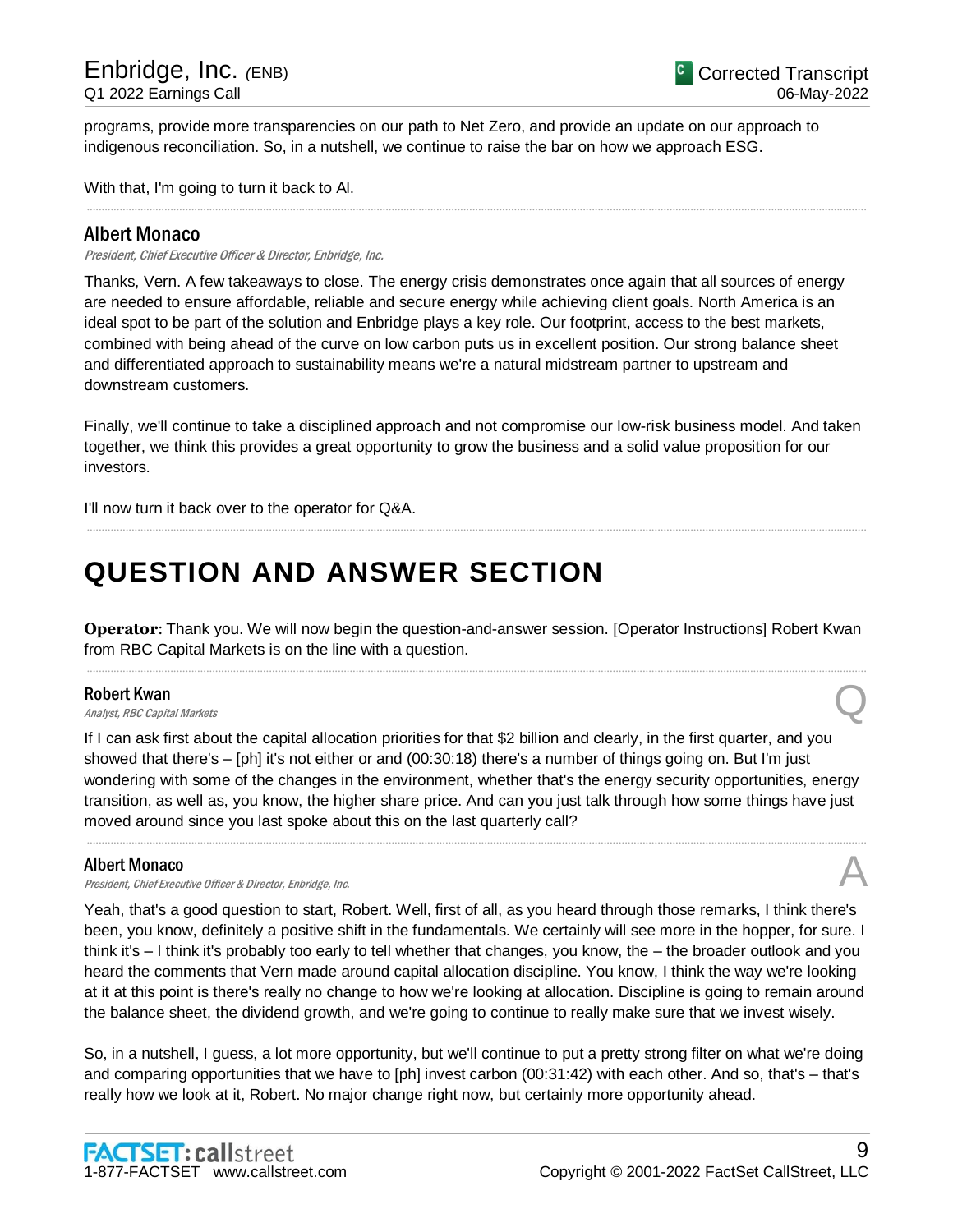#### Robert Kwan

**Robert Kwan**<br>Analyst, RBC Capital Markets **Q** 

Okay. I just was wondering as part of that, you know, is there maybe a bit more of a bias to reducing debt effectively, just opening up balance sheet capacity for new projects and a specific project that might be interesting to get your comment on. It's just there's a lot of stuff going on in B.C. as you highlighted, and especially that that T-South expansions, pretty big. So, if Woodfibre goes ahead and just with growth in the LDC, do you have a sense or can you provide some color as to whether you think supply diversity is one of their goals and therefore, you know, how is your project positioned versus say something along the southern crossing line, or do you see the potential for both of those projects to go ahead?

.....................................................................................................................................................................................................................................................................

# Albert Monaco

President, Chief Executive Officer & Director, Enbridge, Inc.

Yeah. I think our project is definitely in great position there, Robert, for a bunch of reasons. The main one has to do with the competitiveness of the toll and that stems in large part from the scale of the system. So, and the other part is, if you recall, I mean, the West Coast system is more or less a north-south header and that gives us an opportunity to expand to the West Coast, but also to continue volumes down south. As to the capital allocation implications there and the size of those projects, you, if you think about it, we're throwing off, as Vern said, a lot of free cash flow right now and we will continue to do that over the next 2 to 3 years.

So the projects that we're talking about are certainly not cash consuming and let's just say in the next couple of years in any material way. So, you know, in a way, to get back to your original point, you're sort of building up some excess capacity here while those projects will come to fruition in the next two, three, four years capital spending wise.

As far as the balance sheet, you know, Vern can expand on this, but essentially we're in very good shape right now. I think we've been pretty clear about the \$4.5 billion to \$5 billion and as he said, will be near the bottom of the range by the end of this year and going back to what I just said, it's possible that with free cash flow the way it is, we could pop below that \$4.5 billion in the next little while. As you point out, these larger projects come to fruition, so in effect we'll be building up some capacity for that.

.....................................................................................................................................................................................................................................................................

| <b>Robert Kwan</b><br>Analyst, RBC Capital Markets                                    |  |
|---------------------------------------------------------------------------------------|--|
| That's great, Al. Appreciate the - the color. Thanks.                                 |  |
| <b>Albert Monaco</b><br>President, Chief Executive Officer & Director, Enbridge, Inc. |  |
| Okay.                                                                                 |  |
| Operator: Jeremy Tonet from JPMorgan is on the line with a question.                  |  |
| <b>Jeremy Tonet</b><br>Analyst, JPM organ Securities LLC                              |  |
| Hi. Good morning.                                                                     |  |
| <b>Albert Monaco</b><br>President, Chief Executive Officer & Director, Enbridge, Inc. |  |
|                                                                                       |  |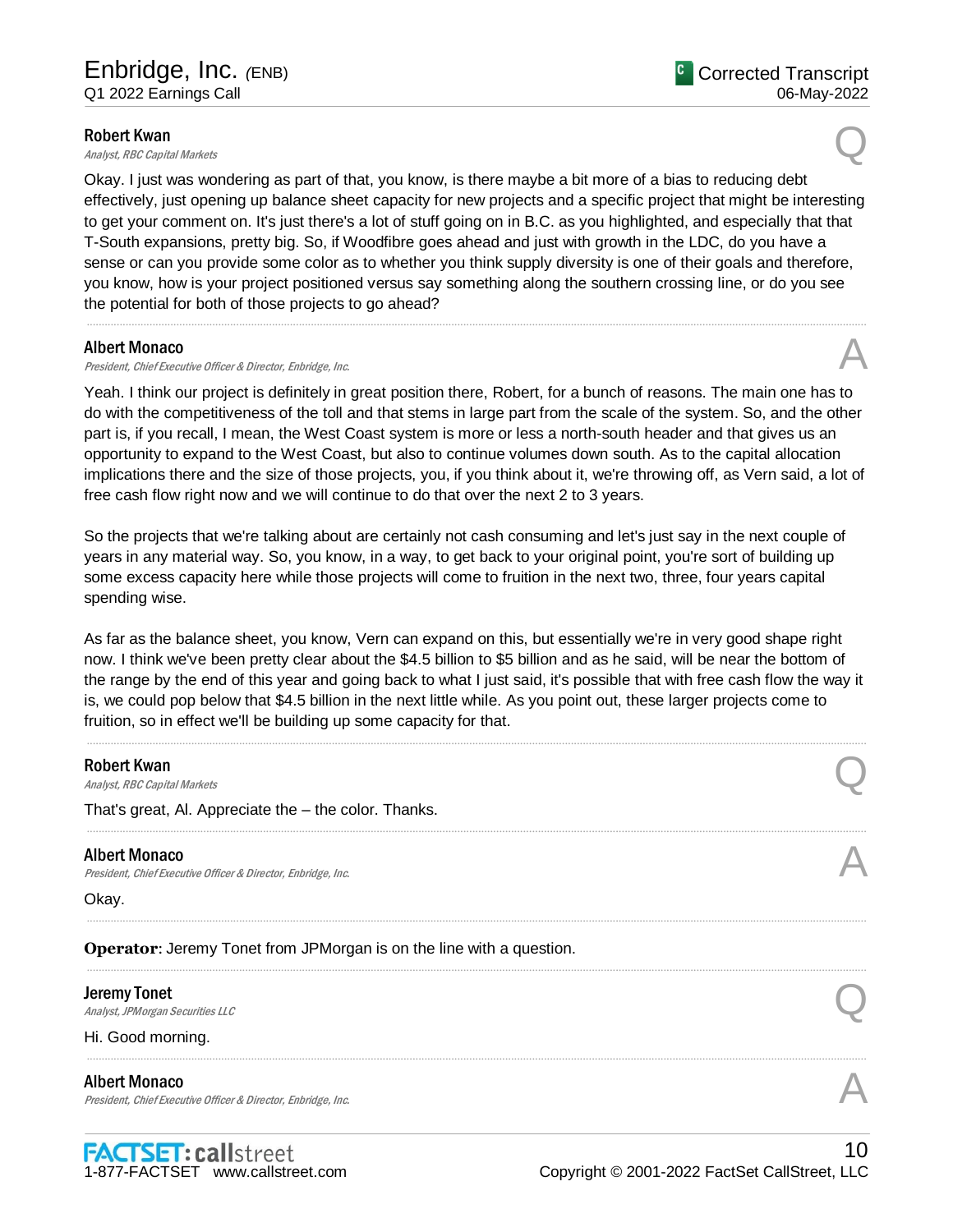Hi.

#### Jeremy Tonet

**Deremy Tonet**<br>Analyst, JPMorgan Securities LLC

Just want to start off with the new Ingleside Hydrogen Ammonia Initiative as you outlined there. Just wondering if you could peel in a bit more, I guess, on what some of the drivers are that could help you reach a positive FID. Who are the end customers that you're looking to service here? You know, what type of contractual support are you expecting here? What type of timeline? Just more color on – on this would be helpful.

.....................................................................................................................................................................................................................................................................

.....................................................................................................................................................................................................................................................................

# Albert Monaco

Albert Monaco<br>President, Chief Executive Officer & Director, Enbridge, Inc. And The Content of the State of the State of the

Okay. Well, I'm going to start and then we'll get Colin to provide some more details. You know, this is a great example of how pipe facilities that are in place gives you an advantage. And, you know, just broadly speaking, in this region, Jeremy, we've got, you know, a big gas header along the Gulf, we've got Seaway, we've got Ingleside now, and a bunch of projects in development. And as we went through, pretty strong fundamental support here, export wise, obviously gas is critical, CCUS is critical, so, this has really a bunch of attributes to it that go to that value chain I was talking about.

And we've got essentially a brownfield industrial complex here with some very big players. So, it's naturally helpful for us to grow from this area and the business model should be fit quite well with what's going on. So, that's it  $$ that's sort of the big picture here. These are sizeable opportunities that can really move the needle. So that's the background and context of how we're thinking about the region generally. But maybe Colin can provide some context around customers and markets specific to this opportunity and the partner.

.....................................................................................................................................................................................................................................................................

# Colin K. Gruending

Executive Vice President & President-Liquids Pipelines, Enbridge, Inc.

Yeah. Hey, thanks Al. Morning, Jeremy. Yeah. So thinking about this project probably with a capital cost of \$2 to \$3 billion, we're JV'ing, so we have half of that. In terms of commercial construct, of course, we'd like to term this out under a take-or-pay type arrangement and we'll be jointly marketing the facilities with our partner. I think European fertilizer companies, domestic and European power gen with respect to hydrogen. So, the concept is pretty novel, exporting decarbonized fossil fuels. I think you'll see more of these and of course, the Ingleside facility has 54-foot dredge depth now, ample space to build facilities and is close to open water. So that's the formula and model we're looking for here.

.....................................................................................................................................................................................................................................................................

#### Jeremy Tonet

**Deremy Tonet**<br>Analyst, JPMorgan Securities LLC

Got it. Thank you for that. Want to pivot to the WCSB here and the takeaway situation. Just, we see a few different gives and takes here. As far as egress is concerned, you know with Trans Mountain has delays, the Canadian government financing support is changing. They still need to build through sensitive population areas. So there's headwinds there, uncertainty there. But at the same time, even with oil at 100, we haven't really seen material FIDs out of the WCSB. So, do you see much growth out of the basin and shipper demand for more capacity that might underpin a new CTS if there's more demand take away – take away demand then CTS seems like maybe it's a better option to incentivize that? Or do you not see this demand materializing and base doesn't have much growth and that feeds into cost-to-service being more likely outcome?

.....................................................................................................................................................................................................................................................................

# Albert Monaco

Albert Monaco<br>President, Chief Executive Officer & Director, Enbridge, Inc. And The Content of the Security of the According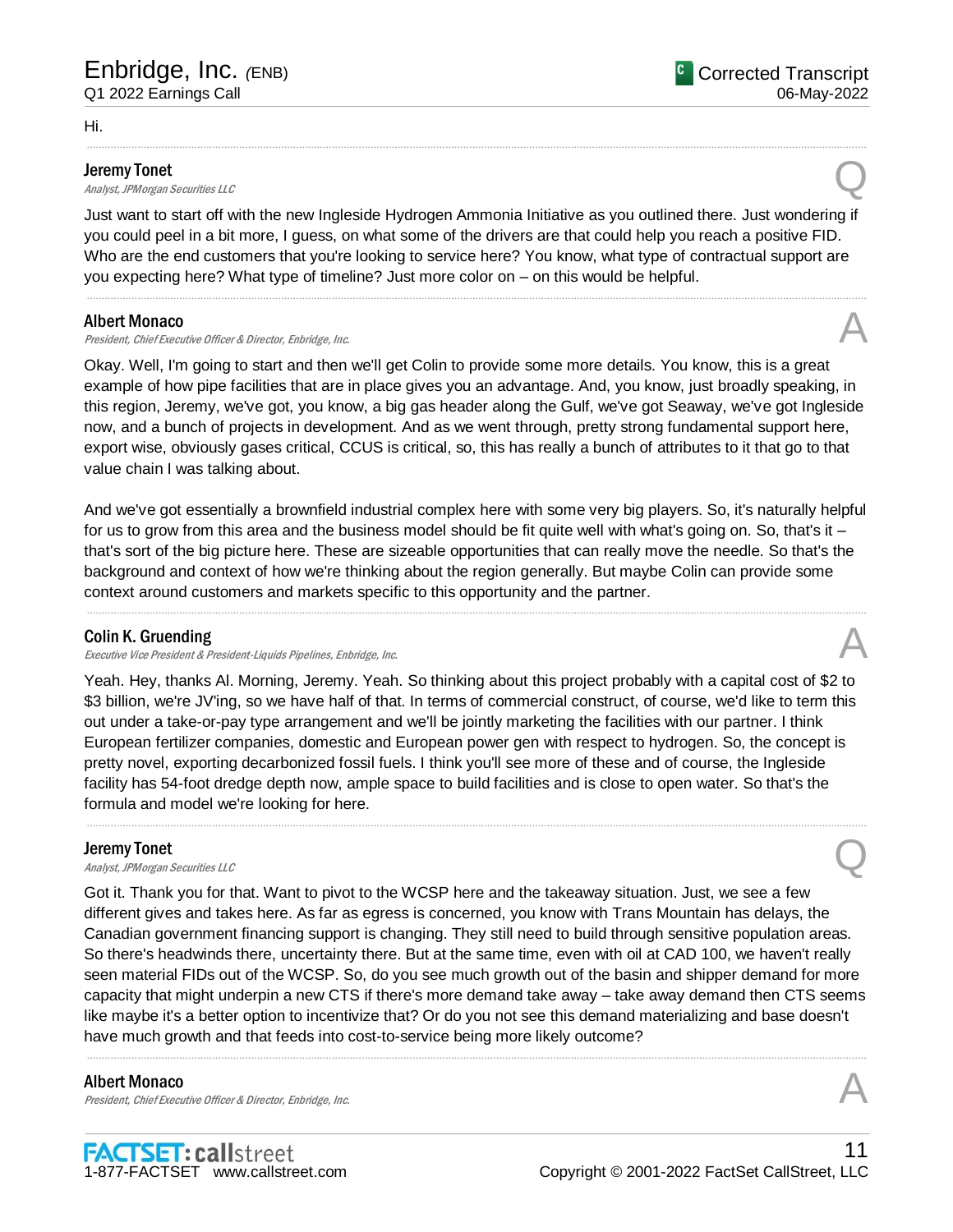Okay. I'll start again, Jeremy. So maybe I'll start this way. The fundamentals here for the oil sands basin and the basin generally, Western Canada, are pretty positive. I think we all know about the attributes around the size of the reserves, the surety of getting those to market and of course, the upstream group has done a tremendous job both in terms of lowering cash cost, but also on the emissions front. So, I think fundamentally, we're very positive on that part.

The signals, I think, that they probably need to see going forward, obviously, we've got very high prices right now, so that's positive, but you know, they're going to want to see some stability in that long term. We don't need 100 oil for that to happen, but certainly clarity on where it's going longer term, they're going to be looking at capital efficiency solutions, debottlenecking first. Everybody is concerned about supply chains, and of course, as you referred to egress of the basin, and that's where we come in, which as we alluded to in the remarks, the Mainline is extremely well positioned for this.

The Mainline tolling agreement actually will be important in that we need to see clarity on the commercial underpinning for those projects that we have in the queue here, which Colin can get to, but we need to see clarity on that in order for us to continue to incrementally expand. And again in this environment incremental expansion, optimizations on the system are ideally suited I think for where the basin is and what these producers need to see in order to invest additional capital.

So, the basin generally will be probably behind in its ability to react to increasing prices here, as we've seen compared to say the Permian, just because of the nature of what we're talking about in the oil sands, longer dated investment profiles. So, that's the bigger picture. Colin, do you want to give some specifics around where we are on the expansion opportunities and the timing?

.....................................................................................................................................................................................................................................................................

# Colin K. Gruending

Executive Vice President & President-Liquids Pipelines, Enbridge, Inc.

Yeah. Thanks, Al. So, we're keeping our Mainline expansion opportunities ready to go here and advancing long lead items to enable them to be there. We believe industry will continue to want some egress or some insurance egress having not had any for decades. And we'll essentially weave that into any commercial arrangement we negotiate here. The timing of those will have to be TBD, but we're keeping them warm, Jeremy.

#### Albert Monaco

Albert Monaco<br>President, Chief Executive Officer & Director, Enbridge, Inc. And The Content of the Security of the Alberta S

I'll just add one more thing here. Recall you mentioning TMX, Jeremy, in the bigger picture here, again, if you think about it, we've got what would be two nice pathways through to the Gulf Coast and that will continue to be an extremely strong market. The thing that's happened recently here in terms of the security buffer that we've been talking about is the export position that we have relative to those two paths I think is going to be ideal in terms of the longer-term future of heavy oil coming out of Western Canada. We know that the Gulf Coast is a great destination for that, will continue to be, but now we've got this additional opportunity to really generate greater exports out of that region, too. So, that bodes well for us I think.

.....................................................................................................................................................................................................................................................................

# Jeremy Tonet

**Deremy Tonet**<br>Analyst, JPMorgan Securities LLC

Got it. That's helpful. I'll leave it there. Thanks.

# Albert Monaco

President, Chief Executive Officer & Director, Enbridge, Inc.



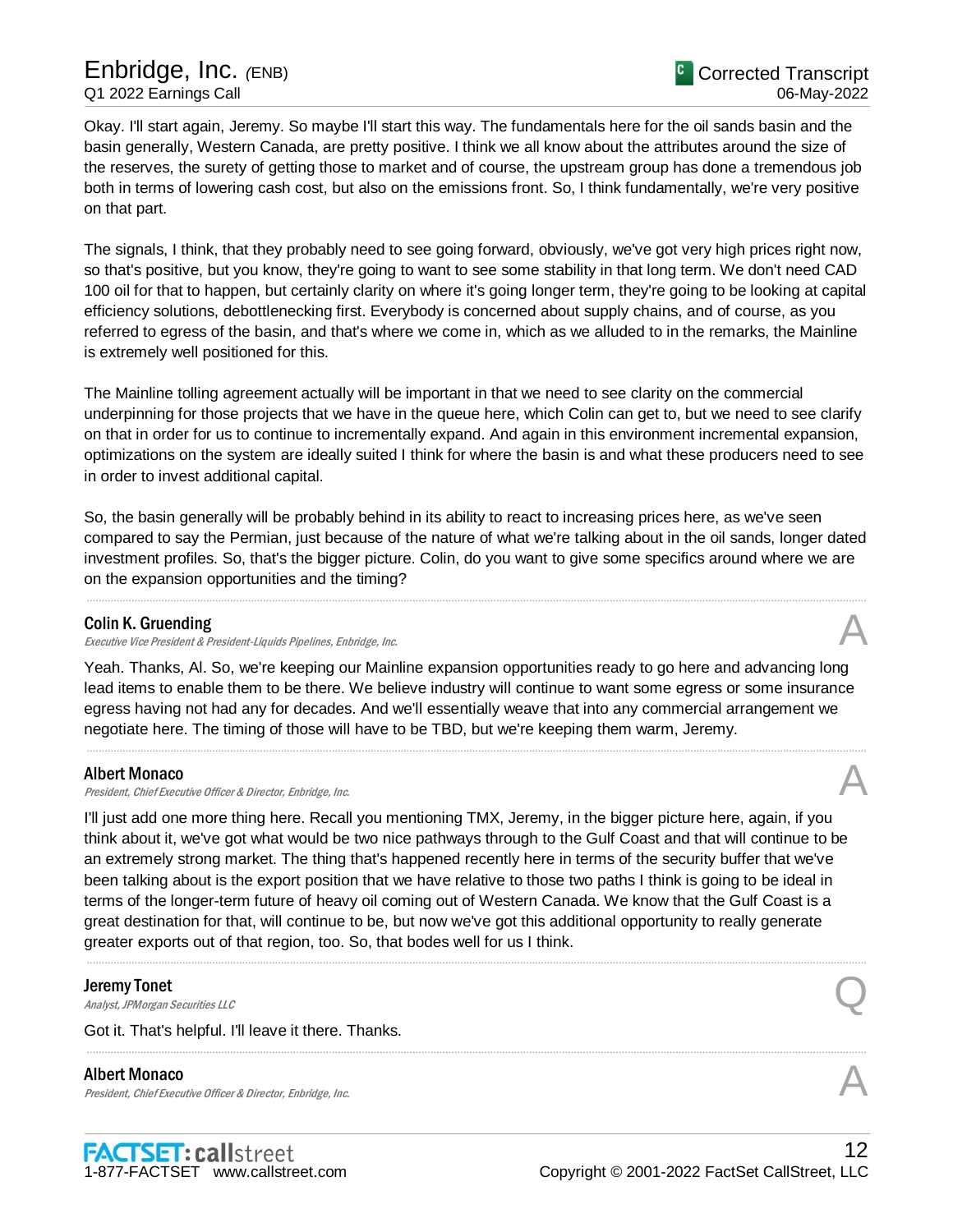#### Okay. Thanks, Jeremy.

**Operator**: Rob Hope from Scotiabank is on the line with a question.

#### Robert Hope

**Robert Hope**<br>Analyst, Scotia Capital, Inc.  $\bigotimes$ 

Good morning, everyone. I want to circle back on the B.C. expansion projects. When you take a look at the T-North, I guess the first phase of the expansion as well as the second phase of the expansion, specifically in the first phase, is that dependent on the T-South expansion and Woodfibre, or could we see that progress independently just to serve LNG Canada demand?

.....................................................................................................................................................................................................................................................................

.....................................................................................................................................................................................................................................................................

.....................................................................................................................................................................................................................................................................

#### Albert Monaco

Albert Monaco<br>President, Chief Executive Officer & Director, Enbridge, Inc. And The Content of the Security of the According

I'll go quickly and then Cynthia will chime in. So on T-North that goes ahead regardless. So that's the binding open season we're talking about. On T-South I think that is most probably dependent on Woodfibre LNG section, so that's the short answer. Cynthia, do you have anything to add there?

.....................................................................................................................................................................................................................................................................

#### Cynthia L. Hansen

Executive Vice President & President-Gas Transmission and Midstream, Enbridge, Inc.

Yeah. Thanks, Al. I think you've covered it in your earlier remarks. With – we see that volumes are currently going to be assigned to Woodfibre serving the US Pacific Northeast. So when those 300 million cubes a day move to Woodfibre, then we're going to need to come in with some additional supply. So that's why we'll really have that opportunity to expand T-South when that happens.

.....................................................................................................................................................................................................................................................................

#### Robert Hope

**Robert Hope**<br>Analyst, Scotia Capital, Inc.  $\bigotimes$ 

All right. Thanks for that. And then B.C. can be a challenging place to [ph] build pipe heads (00:44:03) Coastal and Trans Mountain, or learning. How do you secure the supply chains and the development pipeline to give you confidence in these large investments?

.....................................................................................................................................................................................................................................................................

#### Albert Monaco

Albert Monaco<br>President, Chief Executive Officer & Director, Enbridge, Inc.

>: Well, I think again I'll go first. On the West, I mean this is really the crux of the advantage, I think here in this particular case. Whether you look at the community aspects of building new infrastructure and obviously the indigenous groups that are along the right of way, the fact that we've been there for so long, the fact that we have good relationships, the fact that in this particular situation we're not doing a lot of looping or twinning of pipelines here.

So, I think in this case, we are in pretty good position to expand the T-South system. Certainly that goes for T-North as well. Supply chain wise, that's something we're going to have to manage. Everybody's I think exposed to increasing costs here, inflation and so forth. So it's something we can manage. We've got pretty in-depth supply chain group here that looks at this strategically and can really bring the size of our company to bear in terms of base loading particular contractors. So, I think we're in reasonable shape these days as far as you can be in a tough environment permitting wise and then in an inflationary setting. So I don't know, do you want to add anything Cynthia?

.....................................................................................................................................................................................................................................................................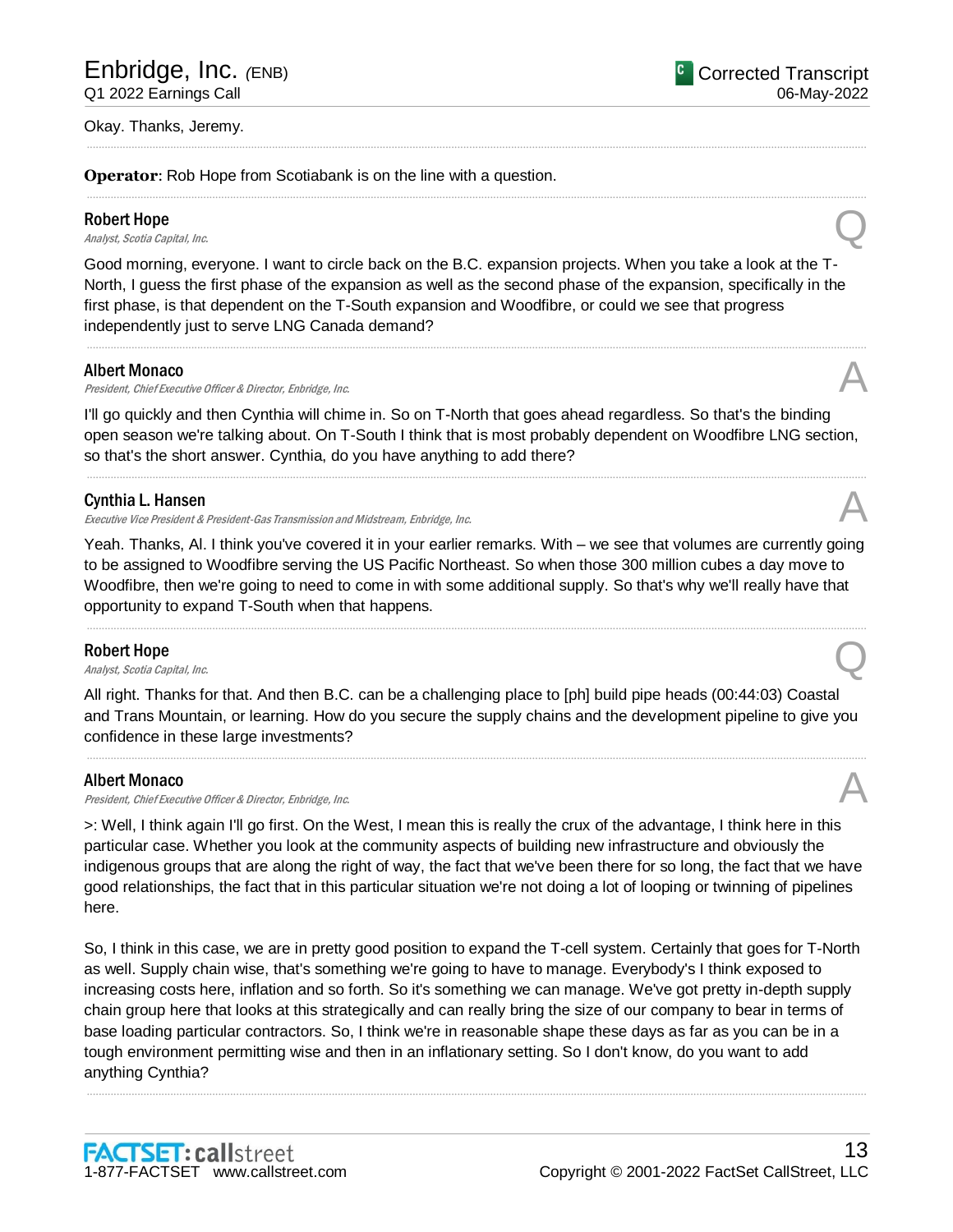# Cynthia L. Hansen

Executive Vice President & President-Gas Transmission and Midstream, Enbridge, Inc.

We have had, obviously, as Al said, a long history of operating very successfully in B.C. The challenges that everyone is facing, it's not just in B.C., as we know, we need to continue to focus on our customers and our stakeholders. We're doing a lot of work. We continue to want to progress these projects, but we do need that stakeholder support and customer support. So, if we focus on those fundamentals as we have in the past and really allow us to continue to be successful.

.....................................................................................................................................................................................................................................................................

.....................................................................................................................................................................................................................................................................

.....................................................................................................................................................................................................................................................................

.....................................................................................................................................................................................................................................................................

#### Robert Hope

**Robert Hope**<br>Analyst, Scotia Capital, Inc.  $\bigotimes$ 

Thank you.

#### Albert Monaco

Albert Monaco<br>President, Chief Executive Officer & Director, Enbridge, Inc. And The Content of the Security of the Alberta S

You're welcome.

**Operator**: Praneeth Satish from Wells Fargo is on the line with question.

#### Praneeth Satish

**Praneeth Satish**<br>Analyst, Wells Fargo Securities LLC

Thanks. Good morning. On the Ingleside facility, I just wanted to get an update in terms of the interest you're seeing from customers to potentially export NGLs from this facility. Sounds like you're getting some traction there. And if you did export NGLs, would you be looking to export LPGs or other NGL products? How much would you export and where would you source the NGLs from?

.....................................................................................................................................................................................................................................................................

.....................................................................................................................................................................................................................................................................

#### Albert Monaco

President, Chief Executive Officer & Director, Enbridge, Inc.

Okay. Colin, do you and take that?

#### Colin K. Gruending

Executive Vice President & President-Liquids Pipelines, Enbridge, Inc.

Hey, Praneeth. Yeah. Good questions. We're looking at various forms of purity NGL export out of Ingleside. Won't be too specific, but we would be sourcing it locally obviously and these are under development, so I think I'll just leave it there for now.

#### Praneeth Satish

**Praneeth Satish**<br>Analyst, Wells Fargo Securities LLC

Okay. Got it. And then just – just staying in the US. So, gas production is – is increasing both in the Northeast and the Haynesville and then both regions have some egress constraints and recognizing that you have pipelines in both areas, are you evaluating any – any potential projects to improve takeaway? And do you have the ability to do any brownfield expansions or would they need to be greenfield at this point?

.....................................................................................................................................................................................................................................................................

#### Albert Monaco

Albert Monaco<br>President, Chief Executive Officer & Director, Enbridge, Inc.

Cynthia?









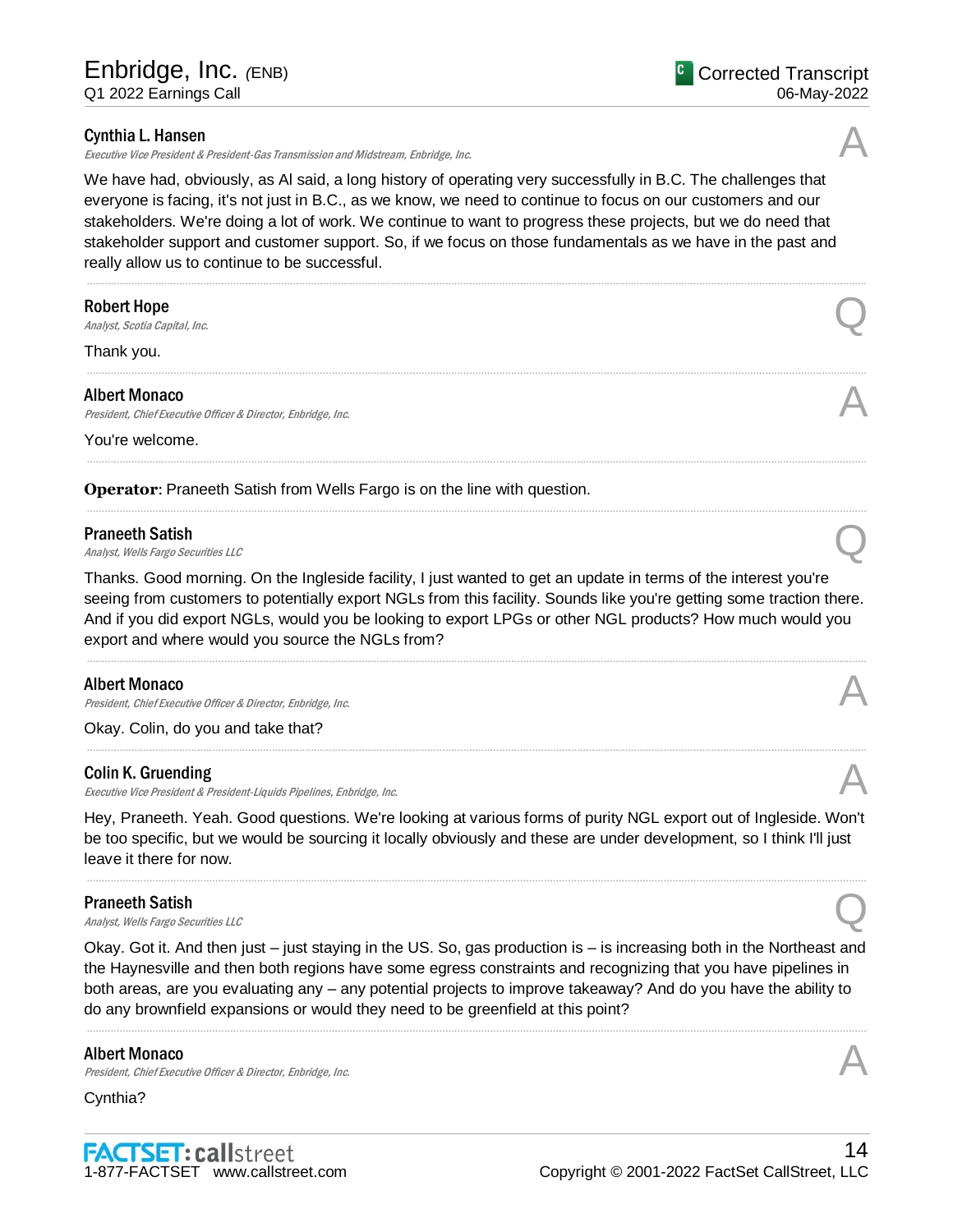### Cynthia L. Hansen

Executive Vice President & President-Gas Transmission and Midstream, Enbridge, Inc.

Yeah, thanks. Yeah, we obviously have our Texas Eastern system that leads us to be in a unique position to serve Haynesville production and get to the Gulf Coast markets with our existing infrastructure. So, there are some opportunities for both brownfield and obviously greenfield in the space. So, we're continuing to have those conversations with the key players, our key customers to figure out the best path forward to serve the incremental needs.

.....................................................................................................................................................................................................................................................................

.....................................................................................................................................................................................................................................................................

.....................................................................................................................................................................................................................................................................

#### Praneeth Satish

**Praneeth Satish**<br>Analyst, Wells Fargo Securities LLC

Got it. Thank you.

**Operator:** Robert Catellier from CIBC is on the line with a question.

# Robert A. Catellier **Robert A. Catellier**<br>Analyst, CIBC World Markets, Inc.  $\bigotimes$

Yes. Thank you. A lot has changed since we last spoke. I'm wondering if you can discuss if there has been – if you feel there is an understanding by policymakers, especially in the US for the need to get permitting moving in order to build the infrastructure that's required to deal with this energy crisis.

.....................................................................................................................................................................................................................................................................

#### Albert Monaco

President, Chief Executive Officer & Director, Enbridge, Inc.

Well, let me put it this way, Rob. I think we are certainly hearing the right things. And how would I put this? They certainly get it. And as you can imagine, impact on consumers all the way from home heating costs to pricing at the pump. I think everybody understands the situation really well. I'm not convinced yet that we're going to see quick action to provide additional clarity on regulatory and permitting and just being honest there. There's a myriad of issues, of course, general policy issues related to acceleration of lower carbon opportunities. You've got federal versus state jurisdictions and quite a complex array of permitting agencies and approvals that are required. So I think we all know what needs to be done here, no doubt. I think we're going to need a little bit of time for this to unfold. But certainly, if there ever was a time in terms of the signals that are being sent around the impact on the consumers, this is it. And so we're hopeful. And we continue to do a lot of work on this.

As you know, these rules change over time that we have and a big part of the role these days and all the people around this table is engaging with governments and explaining what's happening and what we need to see in order to put capital to work. We have that capital. We've got the capability to work through these regulatory processes and permitting issues. But certainly we need more policy supported at a very high level. And hopefully that will come through. I will add, too, though, that you really have to be skilled in this area these days, regardless of the policy issues that you're alluding to. In terms of the ground campaign, if I can put it that way, Cynthia alluded to this, engaging communities, the work we do with indigenous groups, these are the things that really help get projects moving. So those are the general thoughts.

.....................................................................................................................................................................................................................................................................

.....................................................................................................................................................................................................................................................................

# Robert A. Catellier **Robert A. Catellier**<br>Analyst, CIBC World Markets, Inc.  $Q$

Yeah. Okay. Thank you. That's helpful.



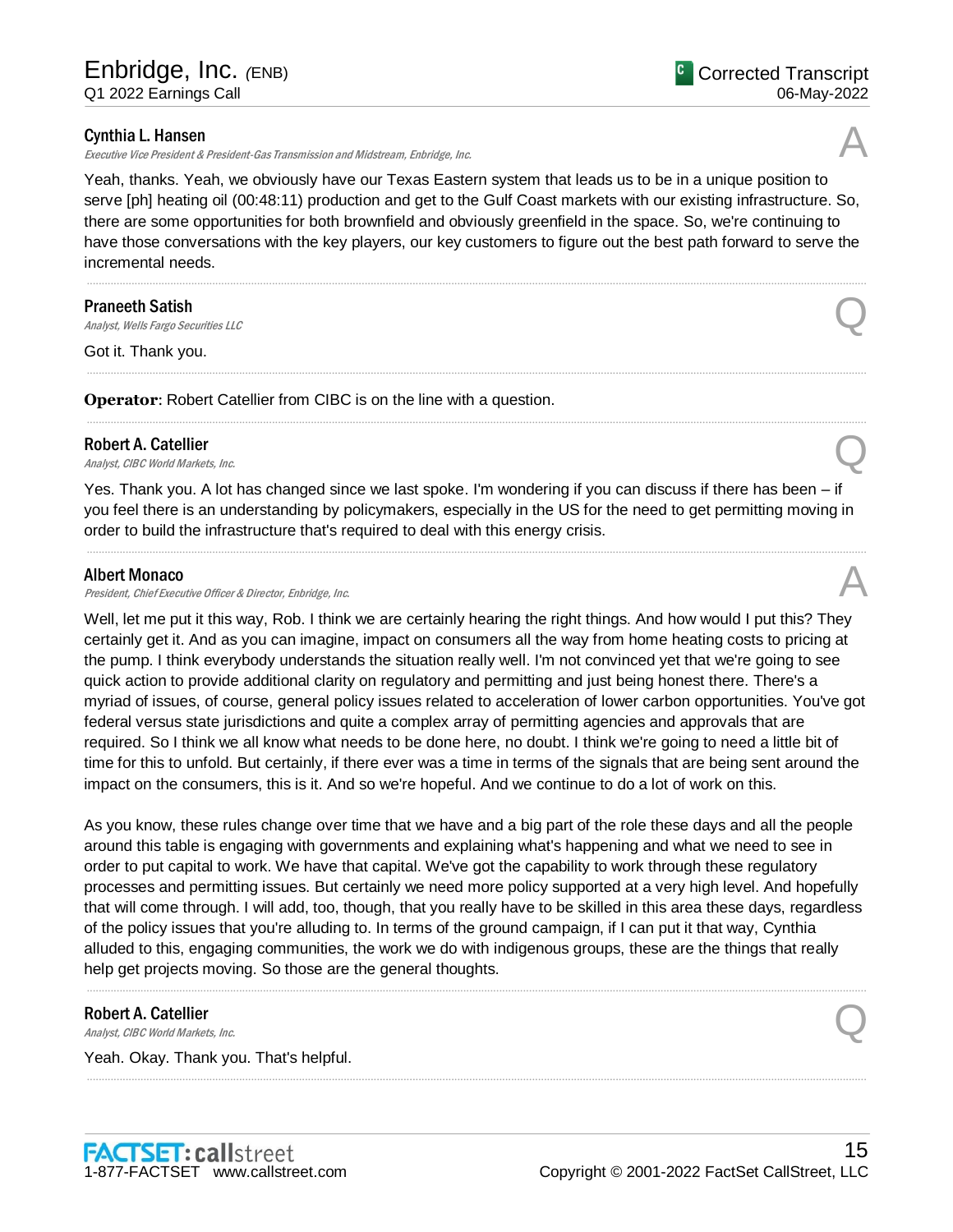<sup>C</sup> Corrected Transcript 06-May-2022

#### Albert Monaco

President, Chief Executive Officer & Director, Enbridge, Inc.

Okay. Thanks, Rob.

#### **Operator**: Theresa Chen from Barclays is on the line with a question.

#### Theresa Chen

**Theresa Chen**<br>Analyst, Barclays Capital, Inc.  $\bigotimes$ 

Thank you for taking my question. First, I wanted to ask about the mainline system. In the context of changes in global flows of crude and the Russian production and exports on the crude side currently seems to be re-routed, but certainly some long-term uncertainty there, coupled with Mexico's publicly expressed intention to consume more and more of their domestic production, which is heavy sour in nature. There does seem to be an incremental bid in the marketplace for that sour barrel. And I was wondering, are these structural themes a factor into your discussion with shippers about the rate? And how do you view these things in light of the value and competitive advantage of your system, not just mainline, but really Mid-Con all the way to the Gulf Coast?

.....................................................................................................................................................................................................................................................................

.....................................................................................................................................................................................................................................................................

.....................................................................................................................................................................................................................................................................

#### Albert Monaco

President, Chief Executive Officer & Director, Enbridge, Inc.

Yeah. This is a great question, Theresa. I think the short answer is, and Colin can chime into this, we're probably in the spot where it's too early to tell. There's no doubt that there's a price change and that's been driven by different signals on supply. And how Russian volumes get reabsorbed and how flows realign and change, I think that's yet to be determined. But as I alluded to in the remarks, it's pretty clear that and I'm going to say North America here because, well, Canada and the US, because of the integrated nature of our systems here in North America, really are in position to fill this gap. And we went through that. The reserves are low cost. We've got reliability on our side. Security, obviously, is something we bring to the table. And you're seeing this right now. Europe and Asia are going to be competing for natural gas. And we didn't mention gas, but that's part of it as well. And you've seen that with some of the LNG contracts that have just been signed up. So we're probably a little bit early to figure out exactly where the flows get realigned, but for sure we're in pretty good position now.

.....................................................................................................................................................................................................................................................................

On the mainline, maybe Colin, you can just comment on what you think about that.

#### Colin K. Gruending

Executive Vice President & President-Liquids Pipelines, Enbridge, Inc.

Yeah. Thanks for the question, Theresa. I'll give you a number here. So 40% – 45% is the market share position presently for Canadian crude in the Gulf, in the markets it competes with. So the points you're making has been alive and well for a while. And I think the points you're making now even accentuate the competitiveness of Canadian crude. And you didn't mention Venezuela, but that's been a structural factor in decline as well into the Gulf. So, yeah, the mainline feeds all that. And as Al mentioned, we're looking at another path down through Cushing as well, all sitting the same phenomenon. So the mainline toll access that foundational toll, it's going to be an open access system. We're taking contracting our firm service off the table. So, all shippers will have access to that path.

.....................................................................................................................................................................................................................................................................

.....................................................................................................................................................................................................................................................................

#### Theresa Chen

**Theresa Chen**<br>Analyst, Barclays Capital, Inc.  $\bigotimes$ 

Thank you. And would you mind commenting on what is the latest cost estimate on the Line 5 tunnel, please?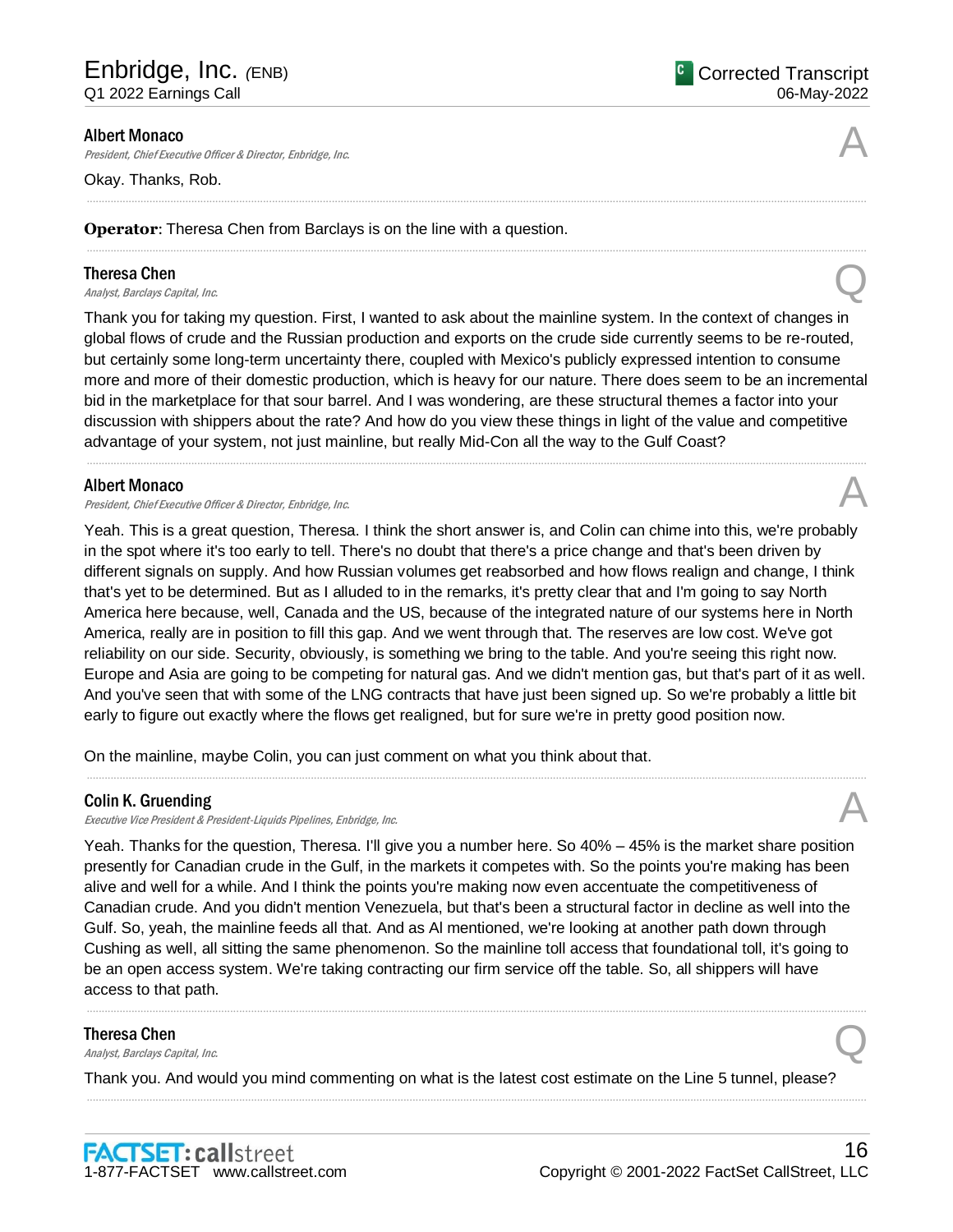| <b>Albert Monaco</b><br>President, Chief Executive Officer & Director, Enbridge, Inc.                                                                                                                                                                                                                                                                                                                         |  |
|---------------------------------------------------------------------------------------------------------------------------------------------------------------------------------------------------------------------------------------------------------------------------------------------------------------------------------------------------------------------------------------------------------------|--|
| Colin.                                                                                                                                                                                                                                                                                                                                                                                                        |  |
| <b>Colin K. Gruending</b><br>Executive Vice President & President-Liquids Pipelines, Enbridge, Inc.                                                                                                                                                                                                                                                                                                           |  |
| Yeah. I could take that. Yeah. Sure.                                                                                                                                                                                                                                                                                                                                                                          |  |
| <b>Albert Monaco</b><br>President, Chief Executive Officer & Director, Enbridge, Inc.                                                                                                                                                                                                                                                                                                                         |  |
| Yeah.                                                                                                                                                                                                                                                                                                                                                                                                         |  |
| <b>Colin K. Gruending</b><br>Executive Vice President & President-Liquids Pipelines, Enbridge, Inc.                                                                                                                                                                                                                                                                                                           |  |
| So I think we're probably looking there at about 750 million, Theresa and probably trending up.                                                                                                                                                                                                                                                                                                               |  |
| Theresa Chen<br>Analyst, Barclays Capital, Inc.                                                                                                                                                                                                                                                                                                                                                               |  |
| Got it. Thank you very.                                                                                                                                                                                                                                                                                                                                                                                       |  |
| <b>Colin K. Gruending</b><br>Executive Vice President & President-Liquids Pipelines, Enbridge, Inc.                                                                                                                                                                                                                                                                                                           |  |
| The cost for both reroutes in Wisconsin and Michigan will be factored into any toll deal we arrive with industry.                                                                                                                                                                                                                                                                                             |  |
| <b>Theresa Chen</b><br>Analyst, Barclays Capital, Inc.                                                                                                                                                                                                                                                                                                                                                        |  |
| Understood.                                                                                                                                                                                                                                                                                                                                                                                                   |  |
| <b>Albert Monaco</b><br>President, Chief Executive Officer & Director, Enbridge, Inc.                                                                                                                                                                                                                                                                                                                         |  |
| Thanks.<br><b>Operator:</b> Linda Ezergailis from TD Securities is on the line with a question.                                                                                                                                                                                                                                                                                                               |  |
| Linda Ezergailis<br>Analyst, TD Securities, Inc.                                                                                                                                                                                                                                                                                                                                                              |  |
| Thank you. Just further with respect to Line 5, I guess one of the questions I would have is how do various<br>policymakers and regulators and governments understand the importance of keeping existing energy<br>infrastructure used and useful? Can you give us a sense of timeline to resolve various challenges along there and<br>what some of the solutions might be to meet the needs of all holders? |  |
| <b>Albert Monaco</b>                                                                                                                                                                                                                                                                                                                                                                                          |  |

.....................................................................................................................................................................................................................................................................

AIDELL INIOHACO<br>President, Chief Executive Officer & Director, Enbridge, Inc. And Alta and Alta and Alta and Alta and Alta and

Colin, do you want to take that?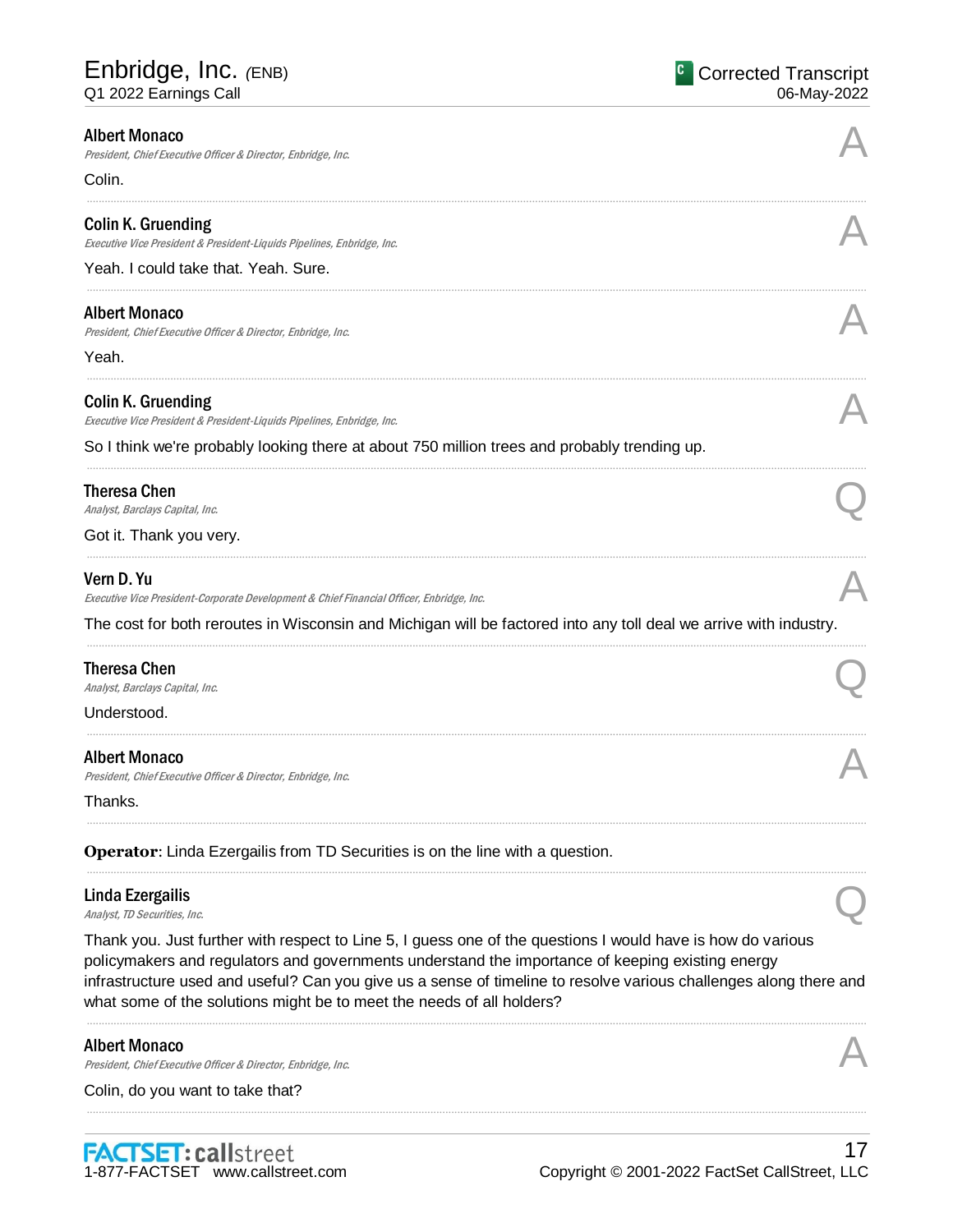# Colin K. Gruending

Executive Vice President & President-Liquids Pipelines, Enbridge, Inc.

Sure. Hey, good morning, Linda. So I agree with your point, I think Al mentioned this more broadly earlier. I think policymakers all around [indiscernible] (00:57:23) both sides of the border fully get the importance of keeping existing infrastructure flowing, especially in light of recent events globally. The Canadian government has shown up loud and supportive on all elements of Line 5 here in both Michigan and Wisconsin with comments made in the House of Commons this week with respect to that. So that's all encouraging. The timelines on those reroutes are multiyear. And we're working through the permitting processes on both and kind of moving along as prudently and thoroughly as we can. So, yeah, that's the latest there, Linda.

.....................................................................................................................................................................................................................................................................

.....................................................................................................................................................................................................................................................................

# Linda Ezergailis **Linda Ezergailis**<br>Analyst, TD Securities, Inc.  $\bigotimes$

Thank you.

#### Albert Monaco

President, Chief Executive Officer & Director, Enbridge, Inc.

And just a quick comment on that, Linda. As you know, Colin's right about the Canadian government's activity and involvement here, which has been very strong. But it's also state governments in the surrounding region of both Michigan and Wisconsin who certainly get the criticality of this infrastructure to their states and consumers in the region. So that's helpful, too.

.....................................................................................................................................................................................................................................................................

# Linda Ezergailis **Linda Ezergailis**<br>Analyst, TD Securities, Inc.  $\bigotimes$

Thank you. And just sticking in the region, there's an Ontario provincial election coming up. Can you comment quickly on any sort of potential implications for your presence in the province on assuming more positive than any sort of challenges, but especially for your utility?

#### Albert Monaco

Albert Monaco<br>President, Chief Executive Officer & Director, Enbridge, Inc. And The Content of the Security of the According

I have Michele here, so she can answer that.

#### Michele E. Harradence

Senior Vice President & President-Gas Distribution and Storage, Enbridge, Inc.

Sure. And thanks, Linda. We've been working with the government on a number of initiatives, whether that's as we're looking at funding in RNG or hydrogen. But if I pull back I would say we have a very long history of working with a range of governments, and we know that we're critical assets to the local economy. The infrastructure we have in places is very valuable and we really just don't see that changing in any material way.

.....................................................................................................................................................................................................................................................................

.....................................................................................................................................................................................................................................................................

.....................................................................................................................................................................................................................................................................

# Linda Ezergailis **Linda Ezergailis**<br>Analyst, TD Securities, Inc.  $\bigotimes$

Thank you.

#### Albert Monaco

President, Chief Executive Officer & Director, Enbridge, Inc.

Thanks, Linda.







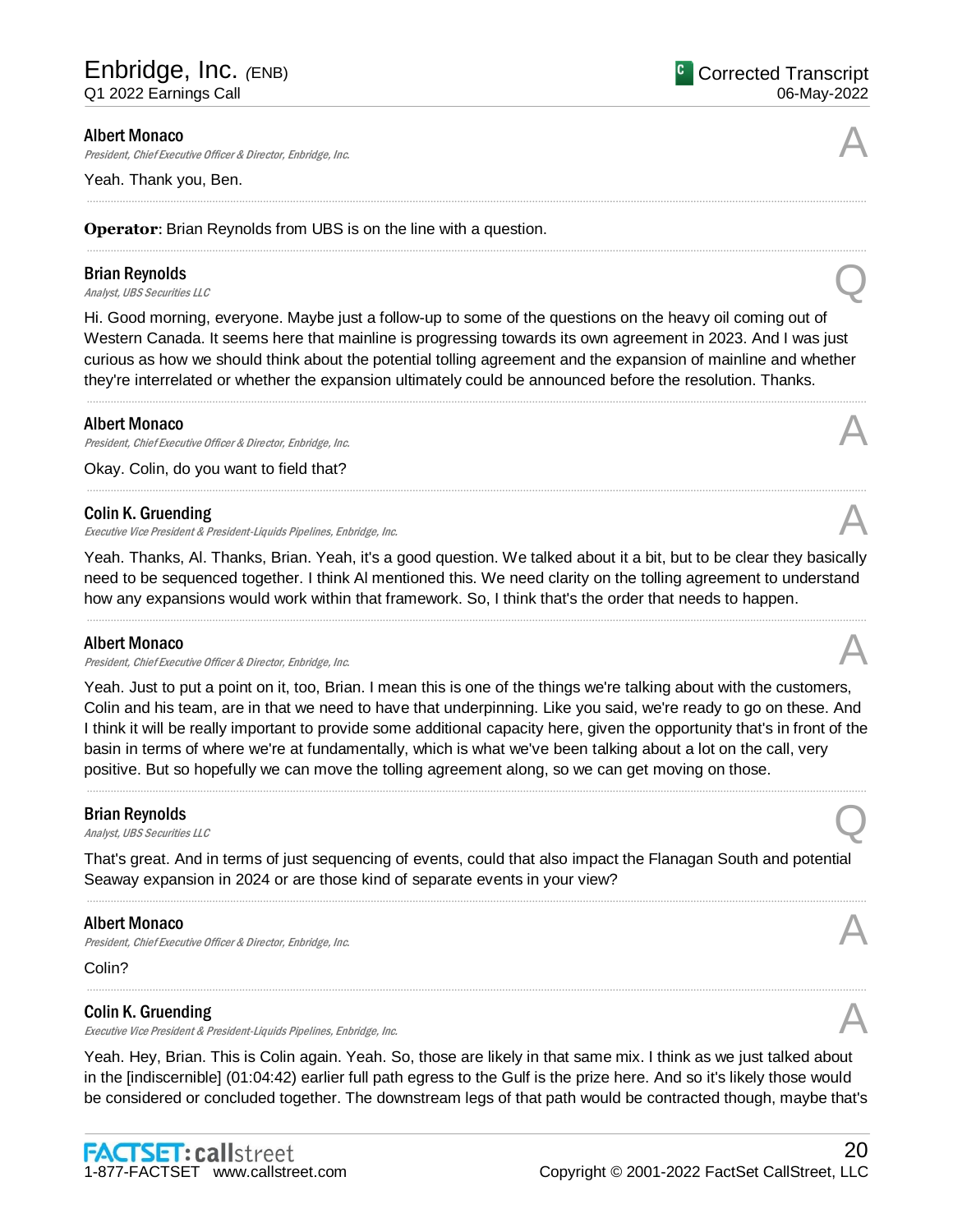your question, whereas the capacity on the mainline would potentially be more open access, but likely to come together all at once.

.....................................................................................................................................................................................................................................................................

# Brian Reynolds

Brian Reynolds<br>
Analyst, UBS Securities LLC

Makes sense. And then just quickly as my final question, understanding the NGL exports out of Corpus and more details to come on that. But just curious if you could just talk about how the relationships with 'CP and PSX and in addition to the new cracker in the region could ultimately drive success for the projects and ultimately whether Enbridge would consider JV'ing with the project around NGL exports out of Corpus. Thanks.

.....................................................................................................................................................................................................................................................................

.....................................................................................................................................................................................................................................................................

.....................................................................................................................................................................................................................................................................

.....................................................................................................................................................................................................................................................................

.....................................................................................................................................................................................................................................................................

.....................................................................................................................................................................................................................................................................

#### Albert Monaco

President, Chief Executive Officer & Director, Enbridge, Inc.

I hand this back to you, Colin.

# Colin K. Gruending

Executive Vice President & President-Liquids Pipelines, Enbridge, Inc. A

Yeah. Thanks, Al. Hesitant to get into too many specifics here. But yeah, we do have obviously a great relationship with the parties you mentioned and they'll be in the [ph] mix here (01:05:58), Brian.

#### Brian Reynolds

Brian Reynolds<br>
Analyst, UBS Securities LLC

Appreciate the color. Have a great day, everyone.

# Albert Monaco

Albert Monaco<br>President, Chief Executive Officer & Director, Enbridge, Inc. And The Content of the Security of the Alberta S

Thanks, Brian.

**Operator**: We have reached the time limit and are not able to take any further question at this time. I will now turn the call over to Jonathan Morgan for final remarks.

# Jonathan Morgan

Vice President-Investor Relations, Enbridge, Inc.

Okay, great. Thank you, everyone, for joining us this morning. We appreciate your ongoing interest in Enbridge. As always, our Investor Relations team is available following the call to address any additional questions you may have. So once again, thank you and have a great day.

.....................................................................................................................................................................................................................................................................

**Operator**: This concludes today's conference call. Thank you for participating. You may now disconnect.